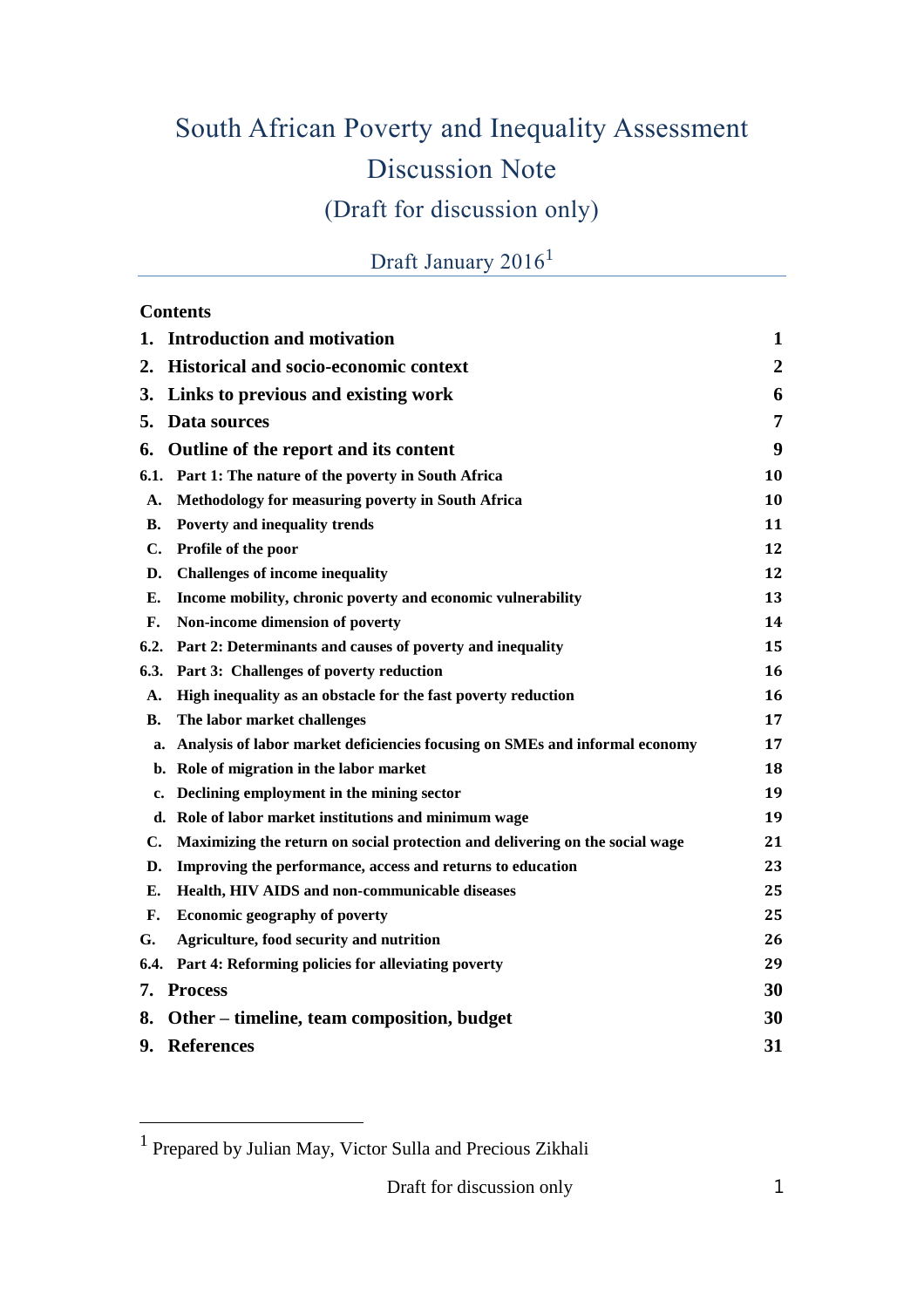# **1. Introduction and motivation**

**Reducing poverty and inequality has been the cornerstone of development policy in South Africa since the advent of democracy.** Such goals gave impetus to the Reconstruction and Development Program (RDP), guiding government's policy framework in 1994; they are the inspiration behind the National Development Plan of 2012. The government's commitment to eliminate poverty is also reflected in fiscal policy: the equitable share formula, which is used to determine transfers to the different spheres of government, contains a poverty component as a redistributive measure.

**South Africa has made significant strides towards enhancing the wellbeing of its citizens by reversing the adverse effects of apartheid and broadening opportunities for all**. This has, however, been challenged by variable economic growth prospects which have specifically been quite modest in recent years. The relatively high and consistent growth experienced following the end of apartheid began to taper off when structural constraints and bottlenecks dampened growth; reaching a historical low in 2009 when the global financial crisis led to the country plunging into its first recession in 17 years. GDP growth rose to 3.6 percent in 2011. Persistent structural weaknesses and new vulnerabilities such as those observed in the mining sector over the past two years, compromised the economy's ability to sustain such growth, so that the growth reading was a paltry 1.9 percent in 2013, 1.5 percent in 2014, and the economy was projected to grow by only 1.4 percent in 2015.

**The economic gains made since the end of apartheid have enabled the government to use a variety of mechanisms through which it aims to reduce poverty and inequality**. These are reflected in what is broadly termed the social wage which basically refers to the redistributive elements of the government budget. Notable gains have been made as a result of these interventions: these measures have been argued to be the drivers of the observed reduction in poverty in South Africa, with recent statistics showing that the poverty headcount rate reduced significantly between 2006 and 2011. However and despite its upper middle income status, the country still faces persistent socio-economic challenges which the South African government describes as its triple challenge (poverty, unemployment and inequality), a triple epidemic (malnutrition, HIV/AIDS, tuberculosis), and a triple burden of malnutrition (undernutrition, hidden hunger and over-nutrition).

**The persistence of these challenges, 22 years after the advent of democracy, calls for a comprehensive assessment of trends, dynamics, policy, impact and monitoring.** This is especially pertinent given that the last comprehensive national poverty and inequality assessment was published in 1998 and commissioned by the Government of South Africa with assistance from the UK Department for International Development, UNDP, World Bank and the Dutch Government. The proposed Poverty and Inequality Assessment will document South Africa's progress in reducing poverty from 1994 to 2015. It aims to contribute towards South Africa's realization of its national targets of eliminating extreme poverty and reducing inequality. This is important given that although South Africa has achieved significant transformation in terms of improving access to services, education, health care and economic opportunities, the reduction of the prevalence and depth of poverty has met the aspirations of neither the government nor South Africans. This is despite the recognized success of fiscal policies for redistribution through a social wage of free basic services and access to facilities, expenditure on health and education that exceeds that of many similar countries, and the provision of comprehensive social protection. The co-existence of apparently sound policy, significant government expenditure but slender returns in terms of impact suggests the potential that greater efficiencies can be achieved.

**The objectives of the proposed Poverty and Inequality Assessment are twofold**:

 **First, the proposed report aims to contribute to an enhanced understanding of how the government can achieve greater efficiencies in its efforts to tackle the problem of**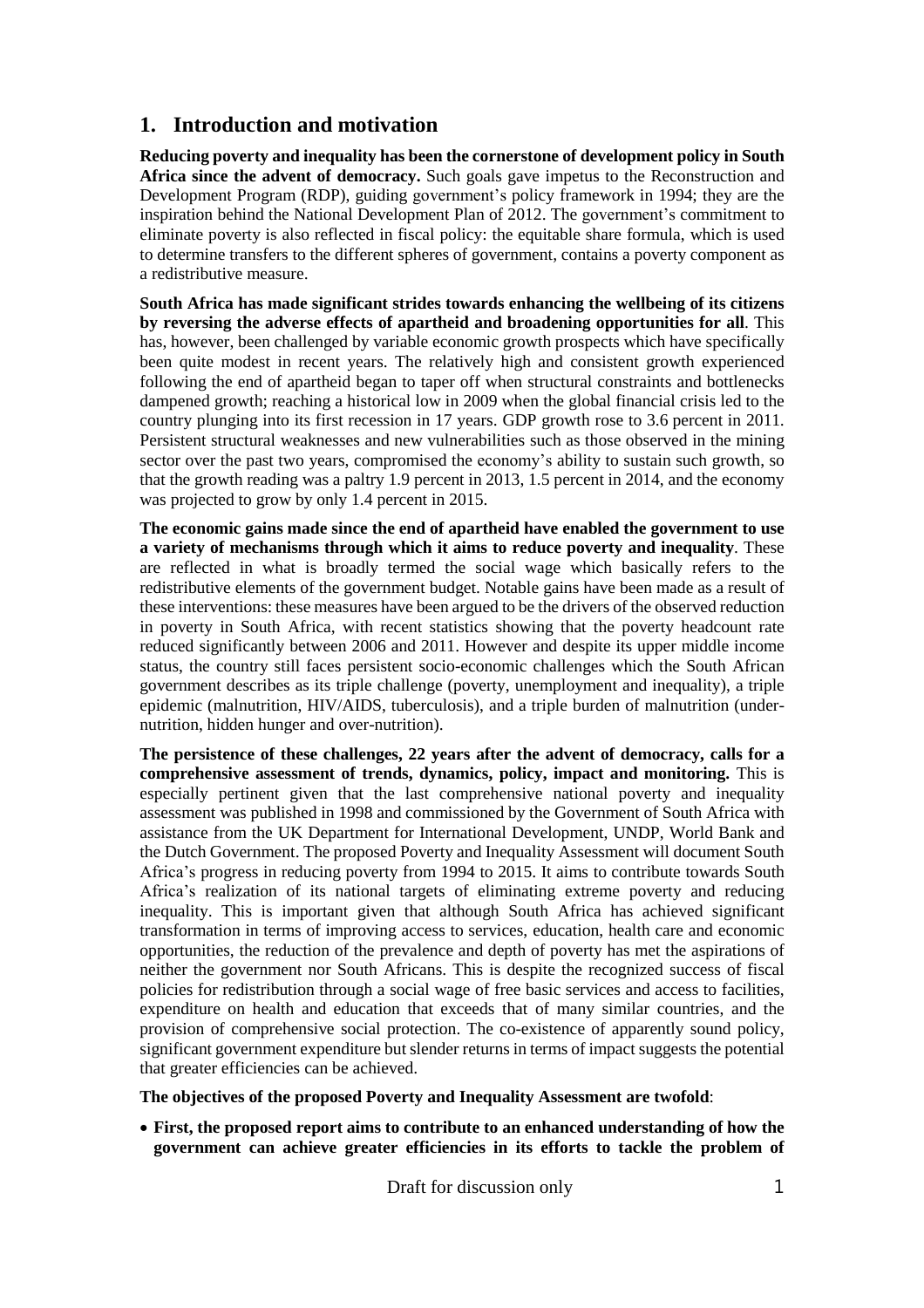**poverty and inequality.** This way, the report will contribute to policy dialogues towards the attainment of the NDP vision of eliminating poverty and reducing inequality. The Assessment will do this not only by providing poverty trends but also by examining the drivers of changes in poverty and inequality since the end of apartheid in 1994; investigating the extent to which economic growth has been pro-poor; and dissecting and proposing possible solutions to the challenges that South Africa faces in the fight against poverty and inequality. In addition, a forward looking forecasting exercise will be undertaken and is envisaged to inform policy discussions, formulation and planning.

 **Second, in April 2013, the World Bank set two goals to end extreme poverty and promote shared prosperity (World Bank, 2013**). This implies a focus not only on the pace of economic growth but also on its pattern. Promotion of shared prosperity means working towards increasing the incomes and welfare of the poor. For the World Bank, monitoring progress made towards shared prosperity implies measuring and tracking the income or consumption growth amongst a country's bottom 40 percent. It is an indicator of economic growth with equity and inclusion and can thus be used to measure the impact of policies targeted at reducing poverty and inequality. Growth is said to lack inclusiveness if the income or expenditure growth of the bottom 40 percent is consistently lower than the average income or consumption growth of the total population. The objective to "foster income growth of the bottom 40 percent of the population" includes most of those categorized by two of the national poverty lines used in South Africa even though levels of extreme poverty as defined by the World Bank are comparatively low. The proposed Assessment will both guide the Bank's future transformational engagement with South Africa and provide a peer reviewed and independent assessment of the policy/implementation nexusthat can be used by the South African government and civil society.

**Overall, the assessment will identify key knowledge and policy gaps and provide new analysis that addresses selected gaps or complements existing work on these topics.** It will build on substantial existing work and knowledge base that includes large sample surveys, panel data, detailed evaluations and impact assessments, as well as qualitative studies undertaken by South African universities. Data from the recently completed Living Conditions Survey 2015 by Statistics South Africa create an opportunity for providing an up to date picture on poverty and inequality in the country. Data from the four waves of the National Income Dynamics Study (NIDS) permit the analysis of poverty dynamics. The Assessment will feed into national planning and poverty monitoring activities. This discussion paper outlines the context for the Assessment, provides suggestions for the content of the report, the process to be followed in its preparation, and identifies existing key studies and possible data sources.

# **2. Historical and socio-economic context**

**The specificity of the South Africa situation remains relevant after more than twenty years of democracy. The four decades of apartheid legislation built on a century of the earlier policies of the Colonial and Union government directed at the extraction of cheap labor and racially based differentiation.** To achieve this goal, and to contain mounting resistance to the apartheid government, a range of institutions and legislation were introduced, many of which regulated the livelihoods available to the African population. Wilson and Ramphele (1989:204, 230) conclude that such policies of deliberate impoverishment distinguished the experience and dynamics of poverty in South Africa and constituted an "assault upon the poor". As such, apartheid, and the legislation and institutions through which this ideology was implemented, operated to produce structures of privilege and extreme inequality that still slow progress towards the reduction of poverty.

**The concept that separate land areas should be set aside for Africans in South Africa predates the founding of a modern economy in South Africa and continues to shape the geography of poverty in South Africa**. This evolved from the policies followed by early white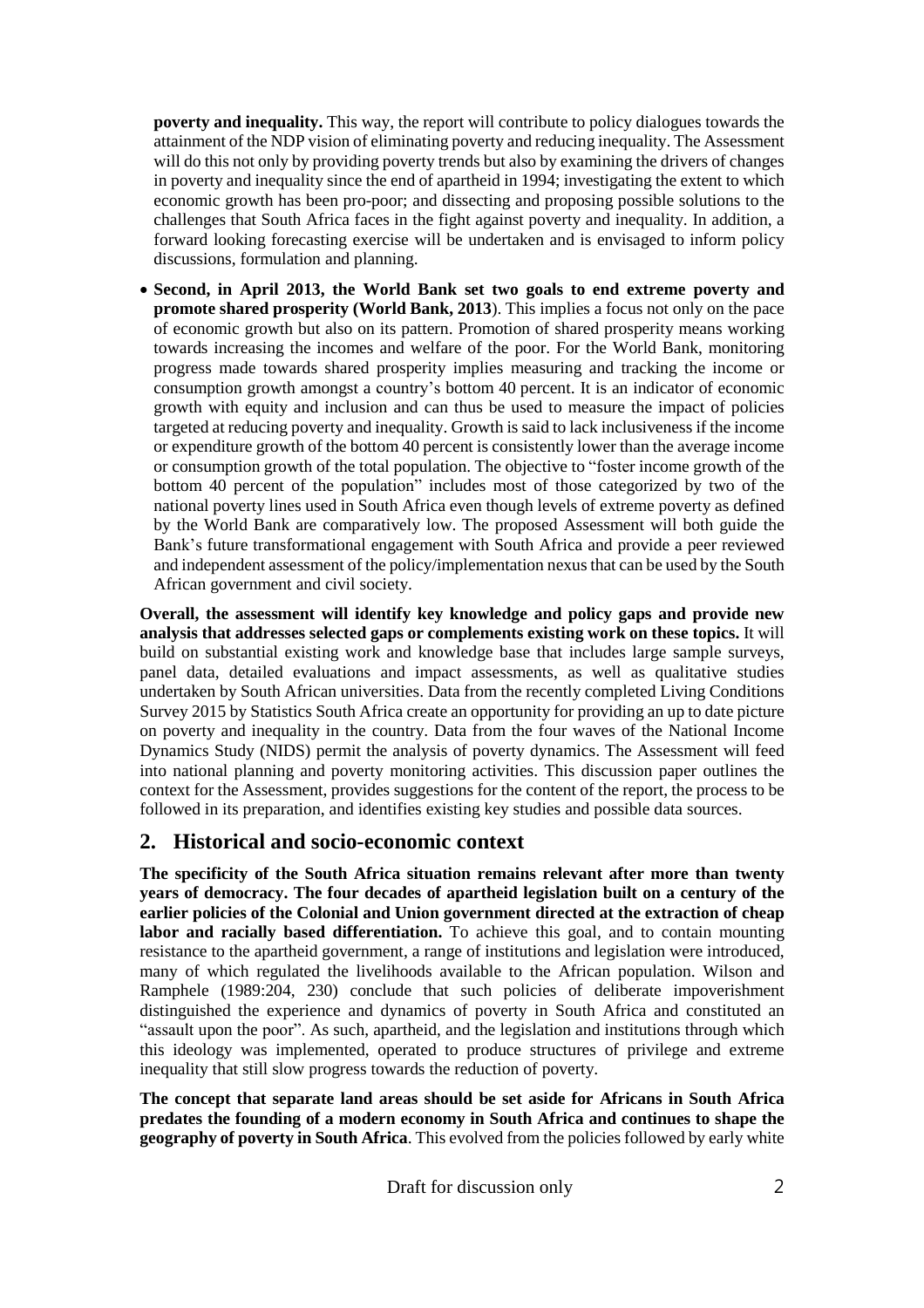settler governments who set aside land initially known as 'native reserves' and later as Homelands. This was institutionally formalized by the Union Government in 1913 with the passing of the Land Act. At that time, it was never seriously envisaged that the African population should remain limited to the land that had been set aside for their use. However, with the victory of the National Party in 1948, the segregationist views of this party were translated into the policy of apartheid and a wide range of legislation was introduced between 1949 and 1959 to balkanize South Africa into a number of ethnic based territories or Homelands, each with some measure of nominal political independence.

**Existing over-crowding and deprivation in these areas was exacerbated by the policies that followed.** The enforcement of segregation meant that large numbers of people were forcibly removed from 'Black Spots' into the Homelands. In addition to forced removals, the introduction of 'Betterment Planning' during the 1960s and 1970s resulted in many communities losing their access to land within the Homelands. Although Betterment Planning was put forward as a strategy through which previously dispersed residential patterns would be consolidated into residential, arable, and grazing land, the land was often never reallocated after the consolidation process, housing stock was lost, restrictions were placed on livestock ownership, and services were not delivered. The social conditionsin the former Homeland areas of South Africa that resulted from these policies are widely known and have been well documented. By 1993, 68 percent of Africans were poor and Africans made up 94 percent of those categorized as being poor, almost 75 percent of the poor were found in the rural areas of South Africa, and over 70 percent of rural African households existed in conditions which could be described as inadequate or intolerable in terms of access to housing and essential services (PIR, 1997). The lasting result has been the persistence of sharp inequalities and differentiated access to privilege despite more than two decades of democratic government and the adoption of a plethora of transformative and redistributive policies.

**South Africa showed fast economic growth in the past two decades, but has been slow since the 2009 global economic crisis.** The South African economy recorded positive economic growth in the period 1994-2012. An average annualized growth rate in real GDP from 1994 to 2012 was 3.3 percent. The economy's most successful growth spurt was during the 3-year period 2005-2007, as annualized real GDP growth rates exceeded 5 percent in each consecutive year. However; the economy suffered from the consequences of the global financial crisis only in the 2008-2009 period. The recession, despite being short-lived, has had significant labor market consequences which the South African economy is still trying to recover from. Growth, however, has been slow in recent years and is expected to remain low, recovering to 1.7 percent in 2016 and 1.9 percent in 2017 (almost zero in per capita terms). Given the weak recovery since the 2009 crisis, little progress is expected in reducing the triple challenges of high unemployment, poverty, and inequality. The acceleration in growth is services-driven. Agriculture growth remains relatively weak, while the extractive and metals sectors struggle in the face of lower mineral prices, rising production costs, labor unrest and planned retrenchments.

**The economy underwent structural transformation during the post-1994 period with a decline in primary sectors while tertiary sectors expanded**. The share of mining in GDP declined steadily from 11 percent in 1994, to 5 percent in 2012. Manufacturing has remained stagnant (19 percent of real GDP in 1994, 17 percent in 2012). The key growth engine was financial and business services sector (17 percent in 1994, 24 percent in 2012).

**Employment growth trends broadly followed GDP growth trends in the post-2000 period, though employment growth was generally lower than GDP growth**. GDP growth rates would have to accelerate to much higher levels in order to deal adequately with South Africa's poverty and unemployment problems. Low growth translates into little progress on the triple challenges of high unemployment, deep poverty, and wide inequality. Lack of a dynamic, jobgenerating and competitive manufacturing sector remains one of the key growth challenges (the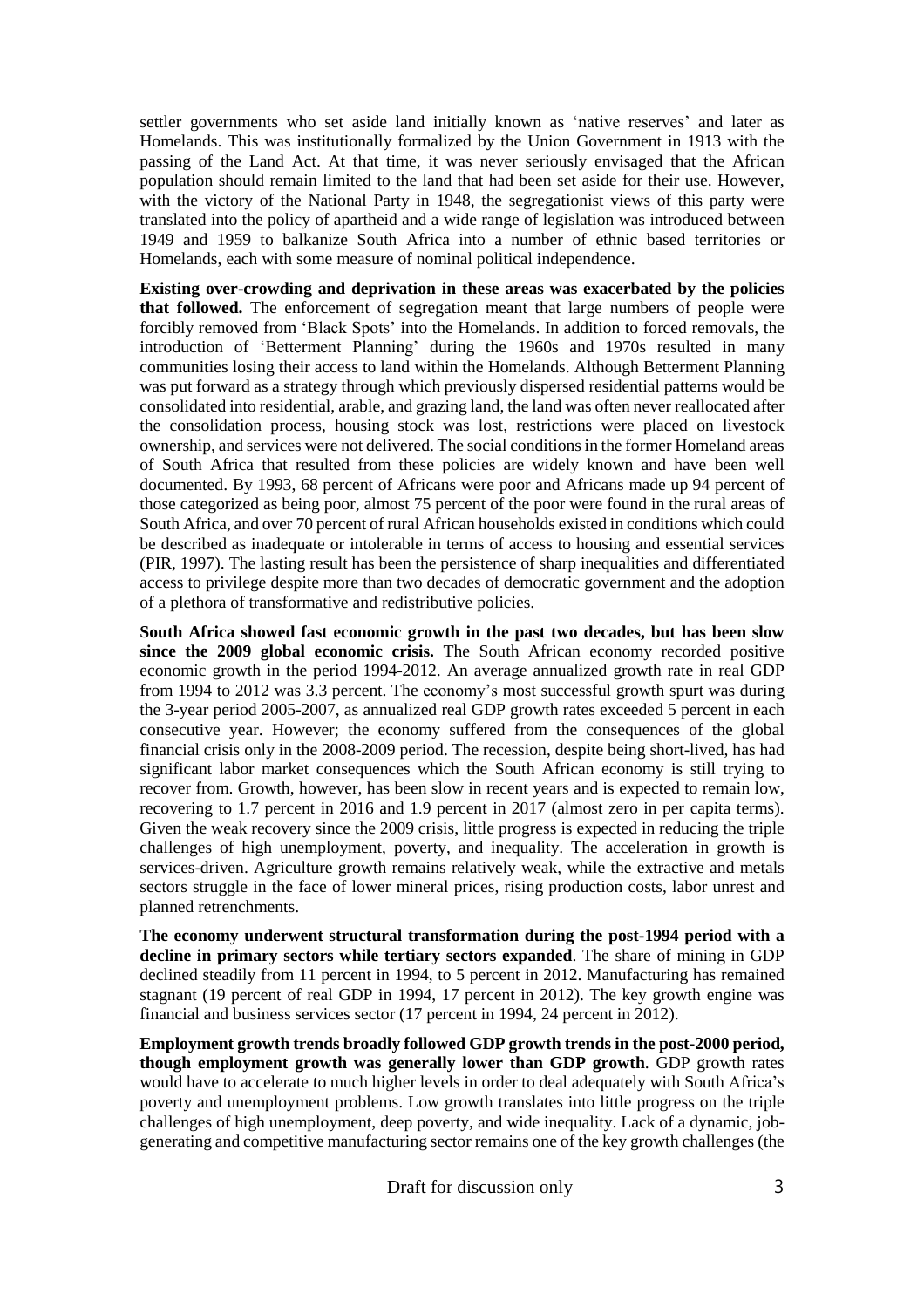middle income country average is at 21.2 percent of GDP, 22.5 percent for upper middleincome economies). The labor market is the main transmission channel from growth to poverty and inequality outcomes. Output employment elasticity of about 0.69 between 2000 and 2008 stands in sharp contrast to the post crisis period (2008-2012) with negative elasticity of -0.16 percent (average annual GDP growth of 1.9 percent, employment declined by 0.3 percent) (Bhorat, 2013). There was a profound impact of the recession on the labor market: from a peak in employment of almost 14.1 million in 2008Q4, the economy lost more than 1 million jobs, and by 2010Q3 employment had returned to the 2006 level. The employment has never fully recovered.

**High unemployment remains the key challenge facing South Africa and the country struggles to generate sufficient jobs**. Unemployment had reached 25 percent in 2015Q2 and 32.9 percent by the broad measure including discouraged workers. The rate of youth unemployment (ages 15-24) stood at close to 50 percent and long term unemployment for more than a year accounts for two-thirds of the unemployed. The unemployment rate for unskilled workers has been increasing as employers are seeking higher skilled workers, and the youth unemployment rate stands at 37 percent. The current environment of weak growth is not favorable for private sector job creation—agricultural growth is weak and extractives and mineral sectors continues to struggle causing further jobs losses in these sectors.

**Poverty fell during the 2000s but remained stagnant in recent years.** Most studies confirm that the prevalence of poverty continued to increase in South Africa between 1993 and 2000, and declined slightly between 2000 and 2011 (Stats SA, 2002, 2014; Ozler, 2007; Leibbrandt et al., 2010). Together with population growth, this has led to a rise in the number of people categorized as poor with the increase being most striking in urban areas (Leibbrandt et al., 2010:36). The revised national poverty lines leave 36.9 percent of the population below the lower bound poverty line (R.501 per month). Close to 20 million people remain poor in South Africa. Over 10 million children (56 percent) live in poor households-defined as living below the lower bound national poverty line (as proposed by the NDP), with 73 percent of children under five living in these households. The profile of poverty and prospects for achieving poverty reduction in South Africa are also influenced by the underlying population structure and its dynamics. Important demographic drivers of poverty include rapid urbanization, premature adult mortality largely due to HIV/AIDS, and an unrealized demographic dividend.

**The Gini coefficient of consumption of 0.65 makes South Africa one of the world's most unequal countries in the world.** The level of inequality is the most significant socio-economic factor accounting for these differences in poverty levels. Stats SA (2014) report the Gini coefficient to be 0.65 based on expenditure data (per capita excluding taxes) and 0.69 based on income data (per capita including salaries, wages and social grants) in 2011. The implication is that the poorest 20 percent of the South African population consume less than 3 percent of total expenditure compared to the wealthiest 20 percent who consume 65 percent. There has been virtually no change since 2006 with the wealthiest group giving up a meagre 3 percent of total consumption to the middle 60 percent.

**The population is growing and mortality is fallings**. South African population has increased from 44.8 million in 2001 to 54.96 million in 2015 (Stats SA, 2015). The number of children (people younger than 18 years of age) has remained constant in South Africa at around 18.6 million between 2003 and 2014, and has reduced as a proportion of the population to its current 36 percent of the total population of 54 million (Hall and Sambu, 2014:91). While fertility rates have declined, the population growth rate has slowed only modestly from 1.99 for the period 1996-2001 to 1.44 for the period 2001-2011. This is despite the likely impact of the HIV/AIDS epidemic on adult mortality where the age standardized death rate for women increased from 601/100,000 to 1,453/100,000 between 1997 and 2004, and for men increased from 946/100,000 to 1,671/100,000 (Stats SA, 2006). Introduction of a substantial anti-retroviral therapy (ART) program has dramatically improved these mortality rates, and life expectancy at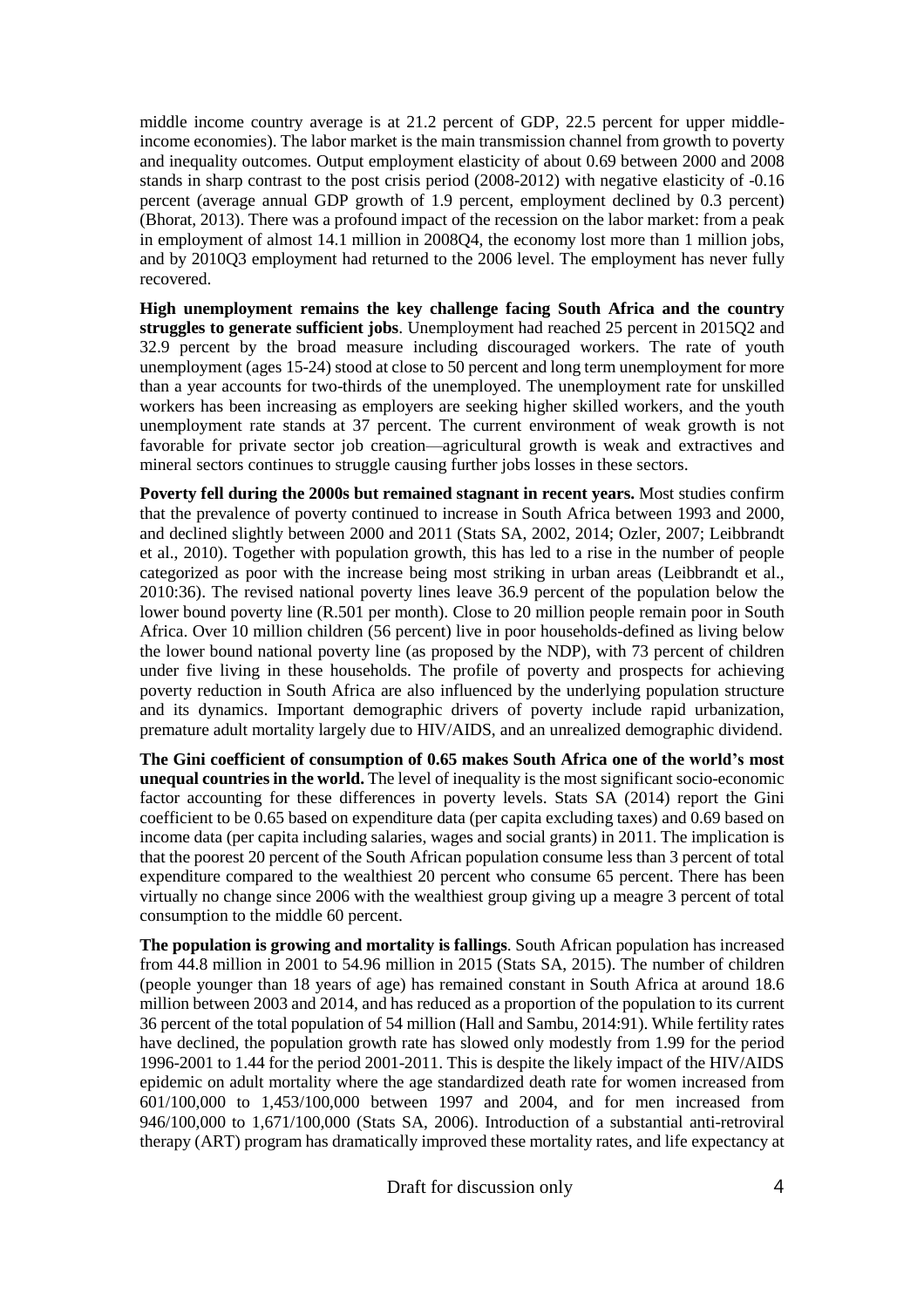birth is again increasing from a low of just 50.1 years in 2006, among the 30 worst in the world and similar to that of low-income countries such as Uganda or Chad (UNDP, 2008).

**Dependency ratios are falling yet demonstrate worrying trends for labor dynamics.** While the ratio between those in the economically inactive age groups compared to those in the economically active age group (15-53) has declined, with a smaller share of the population being dependent due to their age (children or elders), the economic dependency rate has remained stagnant and recently declined. This means that although an increasing share of the population is adult and potentially economically active, a decreasing share is actually economically active. Consequently, the increasing consumption needs are not matched with the capacity to meet those needs.

**The South African population remains young**. According to the 2011 Census 29.2 percent of the population is younger than 15 years of age. This is changing and a growing number of youths has emerged who are exiting school and entering the labor market (Stats SA, 2012). As already noted, fertility rates have declined and this trend has been consistent for three decades. South Africa's rates are currently the lowest in sub-Saharan Africa. Without an increase in the overall size of the population that would otherwise follow, the odds of achieving a sustainable reduction in poverty have increased; this may have been offset by a relative rise in dependency shown between 2001 and 2006, some of which has been due to AIDS related mortality. The epidemic has also changed the structure of households with rapid movement between households as members attempt to cope with illness and death, and the growth of complex family structures with older household heads, missing generations, and children living without their biological parents. Together with sluggish growth in employment, these factors have offset a potential demographic dividend in which a young labor force is absorbed into a growing economy.

**Declining household size has also been an important implication on the achievement of poverty reduction goals**. This has been an unforeseen consequence of the ending of apartheid legislation. Laws limiting the movement and settlement opportunities of the African population compelled household members to share dwellings. This maintained extended family structures longer than would have been the case given the level of development in South Africa. The removal of these laws, together with the large scale provision of housing, allowed households to fragment resulting in a rapid decline in household size and over-crowding. However this has also limited the impact of policy on housing and essential services backlogs as average household size fell from 4.5 in 1996 to 3.4 in 2011 (Stats SA, 2012b:27). The number of households has increased by 29 percent between 2001 and 2011 that has created significant fiscal challenges for provincial and municipal governments charged with addressing service and housing backlogs. Finally, South Africa continues to experience rapid urbanization with 53.7 percent of the population living in urban areas in 1996 rising to 54.4 percent in 2001 and 67.7 percent in 2011. The implication is that poverty in South Africa is increasingly becoming an urban phenomenon, although it is likely to remain most severe in rural areas.

**Internal and international migration is an important phenomenon characterizing the South African economy**. Census data reveals that there have been important changes in the spatial distribution of the population between South Africa's nine provinces (Stats SA, 2012a). According to the 2011 Census, Gauteng is now the province that housed the largest percentage of the population, at 23.7 percent of the population. The percentage of the population living in KwaZulu-Natal, the most populous province in 2001 has decreased slightly to 19.8 percent in 2011 from 21.1 percent in 1996. Even with this decrease in the population percentage, KwaZulu-Natal is still home to the second largest population percentage in the country. Eastern Cape showed a marked decline in its population (from 15.1 percent in 1996 to 12.7 percent in 2011). The implication is that KwaZulu-Natal and the Eastern Cape are tending towards becoming migrant-sending regions, while Gauteng and the Western Cape have become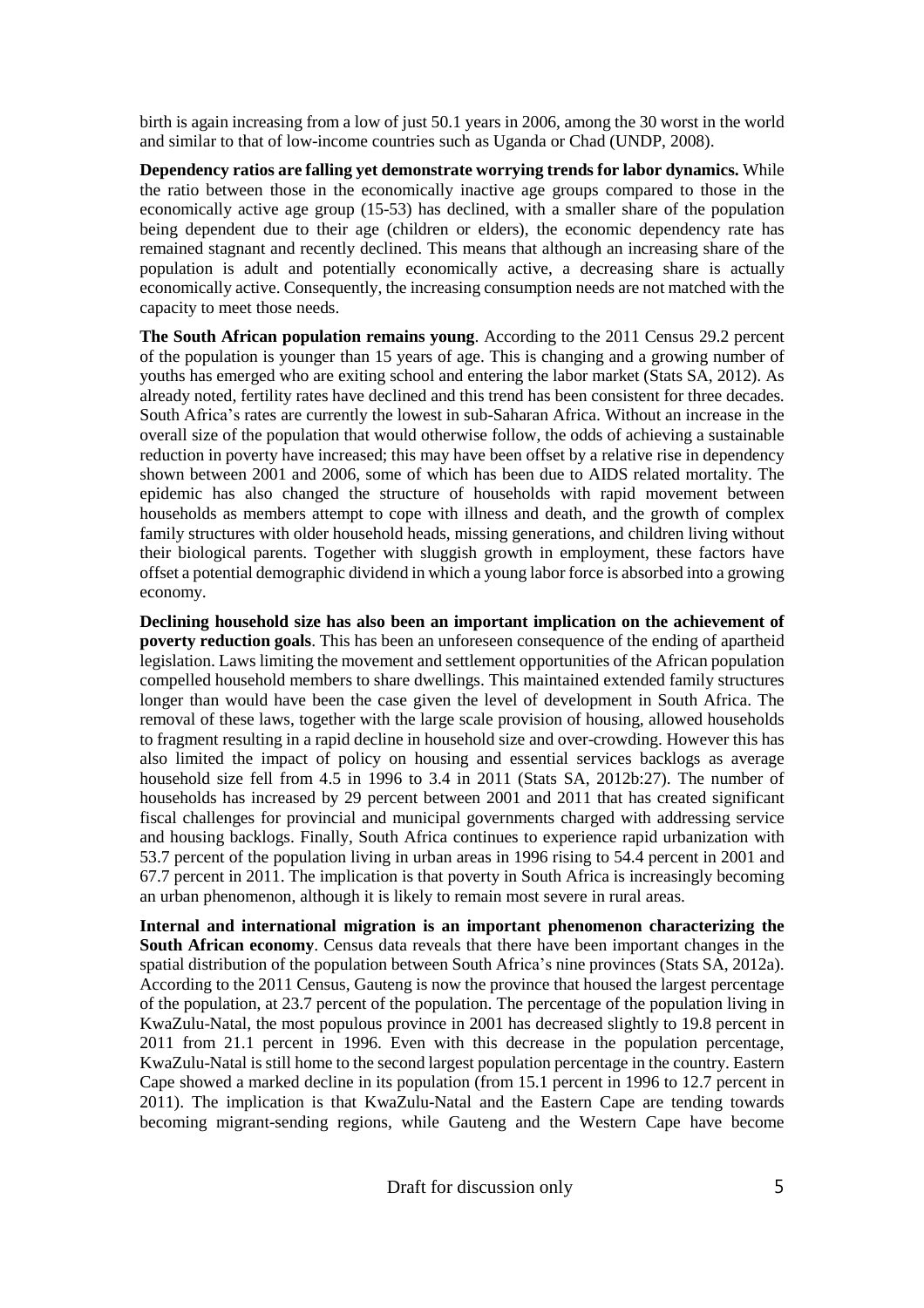migrant-receiving regions. In addition, South Africa is host to a significant amount of migrants from other mainly African countries seeking better economic opportunities.

# **3. Links to previous and existing work**

**Given this legacy and the current context, it is not surprising that the reduction of poverty and hunger, the delivery of essential services and the provision of decent work has been a consistent theme of successive South African governments since 1994**. Indeed, the Reconstruction and Development Program (RDP) prepared in 1993 as the in-coming government's manifesto singles out the reduction of poverty in all its dimensions as the central concern for the post-apartheid era. However the macroeconomic environment has conditioned the economic possibilities for achieving this and for the most part, this has been characterized by listless economic growth, the management of public debt and dealing with inflationary pressures. The South African government's response to periods of poor economic performance has thus been constrained both by international economic trends as well as by inherited fiscal realities. In line with the fiscally cautious macroeconomic stance taken by the Growth, Employment and Redistribution Strategy (GEAR), government contained growth in public expenditure and reduced its public-sector borrowing requirement from 9.3 percent of Gross Domestic Product (GDP) in 1993/4 to just 0.3 percent in 2005/6, a modest surplus in 2006/7 and 2007/8. This ushered in a period of more relaxed fiscal management, which together with the global financial crisis and weak domestic growth, has translated into a budget deficit that has exceeded 4 percent annually since 2009/10.

The most recent planning documents, the NDP and Vision for 2030, are anchored by two fundamental objectives: the elimination of poverty and reduction of inequality, and the recognition that South Africa faces a triple challenge of poverty, inequality and unemployment.

#### **Despite these constraints, an array of strategiesfor poverty reduction has been introduced since 1994, with additional significant programs planned for the future**. These include:

- **National economic and development policy frameworks**, specifically the Reconstruction and Development Program (RDP); the National Growth and Development Strategy (NGDS), the Growth, Employment and Redistribution strategy (GEAR); the Accelerated and Shared Growth Initiative for South Africa (AsgiSA), the New Growth Path (NGP), and most recently the National Development Plan (NDP);
- **Anti-poverty strategies**, such as the Poverty Alleviation Fund, the Presidential Poverty Nodes and the War on Poverty Campaign;
- **The general move towards comprehensive social protection and developmental welfare**, including a non-contributory Old Age Pension (OAP), Disability Grants, Child, Foster Care Grants and Grant-in-Aid, with the means tested, but unconditional Child Support Grant (CSG) being the fastest growing form of assistance;
- **Free primary health care**, vitamin supplementation, food fortification and the largest antiretroviral treatment (ART) program in the world, as well as the planned introduction of a National Health Insurance program and a National Food Security and Nutrition Strategy;
- **Public-works programs** aimed at promoting building assets, maintenance, environmental conservation and job-creation. These include the Extended Public Works Program (EPWP), the Working for Water Program, the LandCare Program and recently the upscaling of the Community Works Program (CWP);
- **Major infrastructure programs**, with a focus on the national housing program and the provision of basic services though policies and strategies that include the Consolidated Municipal Infrastructure Program, Rural Infrastructure Strategy, Community Water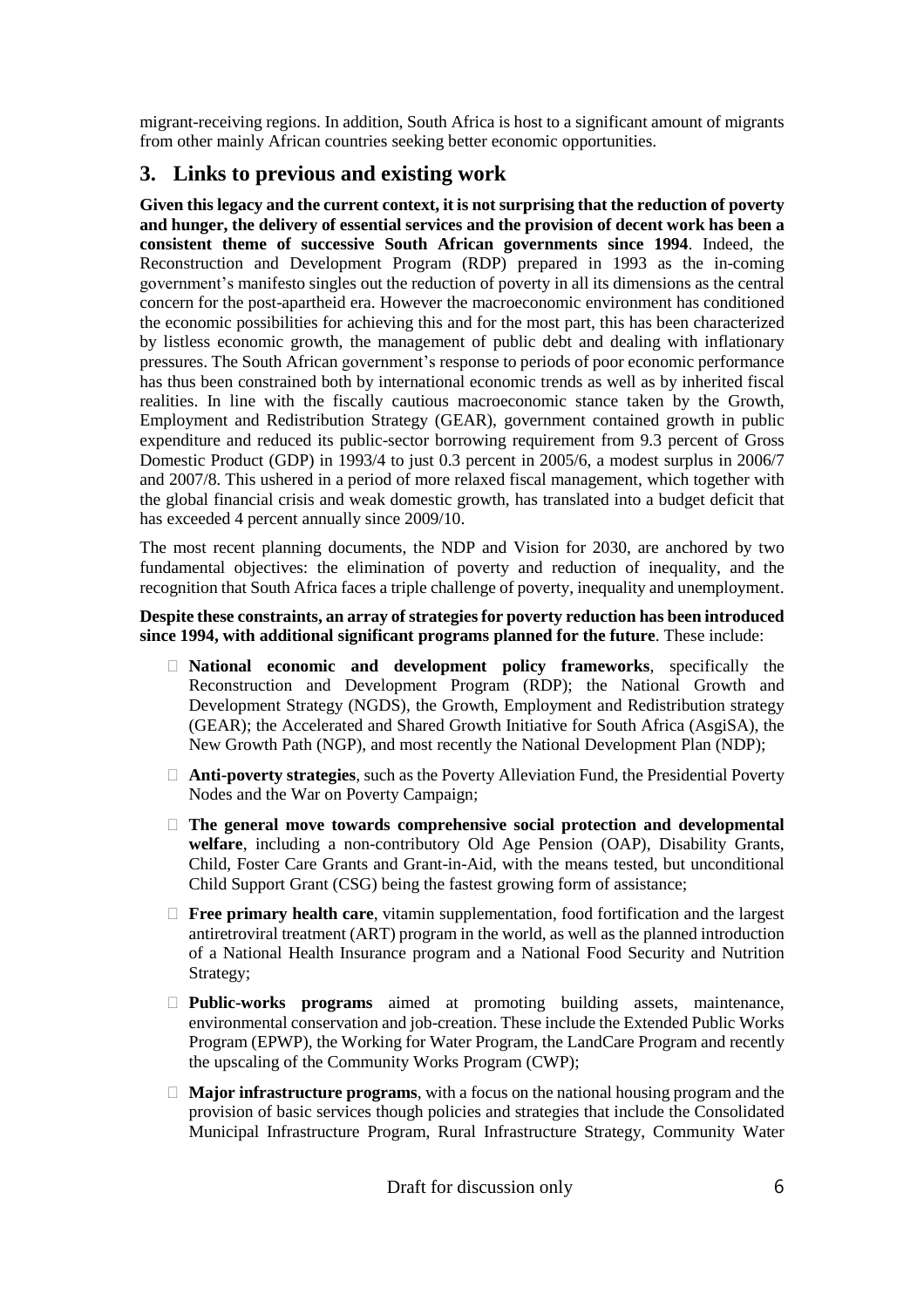Supply and Sanitation, Electricity Basic Support Services Tariff Strategy, Free Basic Services Coordination and municipal indigent programs;

- **Disaster relief strategies** to provide short-term cash or in-kind transfers. These include the Social Relief of Distress Grant, Disaster Relief Fund, Refugee Relief Fund, the Special Program for Food Security and in-kind transfers through the National Food Emergency Fund;
- **Second-generation spatial integration strategies** including the Rural Development Program and the Urban Renewal Strategy.

**There have been several important assessments of these policies and their impact on poverty in South Africa since the 1996/7 poverty assessment** (known as the Poverty and Inequality Report and the Participatory Poverty Appraisal). These include nationally sponsored studies such as the 15 Year review documents that included the Health Systems Trust report on Income Poverty Alleviation Programs (Friedman and Bhengu, 2008), the 20 Year Review documents, the diagnostics process undertaken by the country's National Planning Commission (NPC) in 2012 in preparation for the NDP, annual Development Indicators reports released by the Office of the Presidency, the Country Millennium Development Reports, and a series of reports released by Statistics South Africa following the quinannual Income and Expenditure Surveys (IES) and the Living Conditions Survey (LCS) of 2008. Internationally supported studies include the OECD report on poverty and inequality in 2010 undertaken in collaboration with the University of Cape Town. Studies have also been undertaken by national and international civil society, including the Speak Out on Poverty Hearings organized by the South African Human Rights Commission (SAHRC), the Commission on Gender Equality (CGE), the South African NGO Coalition (SANGOCO) and the South African Council of Churches in 1998, the Institute for Justice and Reconciliation (2006) 'Access Poverty Scorecard' and more recently, a series of thematic studies undertaken by the Strategies for Poverty and Inequality Institute (SPII) including on the Basic Needs Basket and socio-economic rights, and the Oxfam report on hunger and malnutrition released in 2014.

**A policy angle was generally missing in the recent studies.** These studies have generally focused on descriptive analyzes of levels and trends, sometimes considering a suite of possible causes largely determined by the nature of the study, and rarely looking at existing and intended poverty reduction policy.

## **5. Data sources**

**Several surveys are available for the Poverty and Inequality Assessment:**

**Income and Expenditure Surveys (IES).** Statistics South Africa (Stats SA), the official statistics agency of South Africa, is the major source of the data to be used in the Assessment. Stats SA conducts three sample surveys each with a sample size of some 25 000 households that gather data of relevance to child malnutrition. These are the annual General Household Survey (GHS), the Income and Expenditure Survey, undertaken every five years and the Living Conditions Survey (LCS) that is also undertaken every five years. The first of these surveys gathers information on self-reported health and hunger, as well as some questions on episodes of illness. The second has detailed information on expenditure patterns collected using a diary method, and categorized using the Classification of Individual Consumption by Purpose (COICOP), and the last has both expenditure patterns and socio-economic information on living conditions and deprivation. In addition to these surveys, the Community Survey is a midcensual survey with a sample size of 300 000 households, and a Census is undertaken each decade. Finally, the Medical Research Council, DoH and Stats SA are planning a Demographic and Health Survey (DHS) for 2016. If this survey does take place, and isreleased into the public domain, it will form part of the secondary data analysis. DHS have been undertaken in the past, but only the 1998 survey is regarded as being reliable.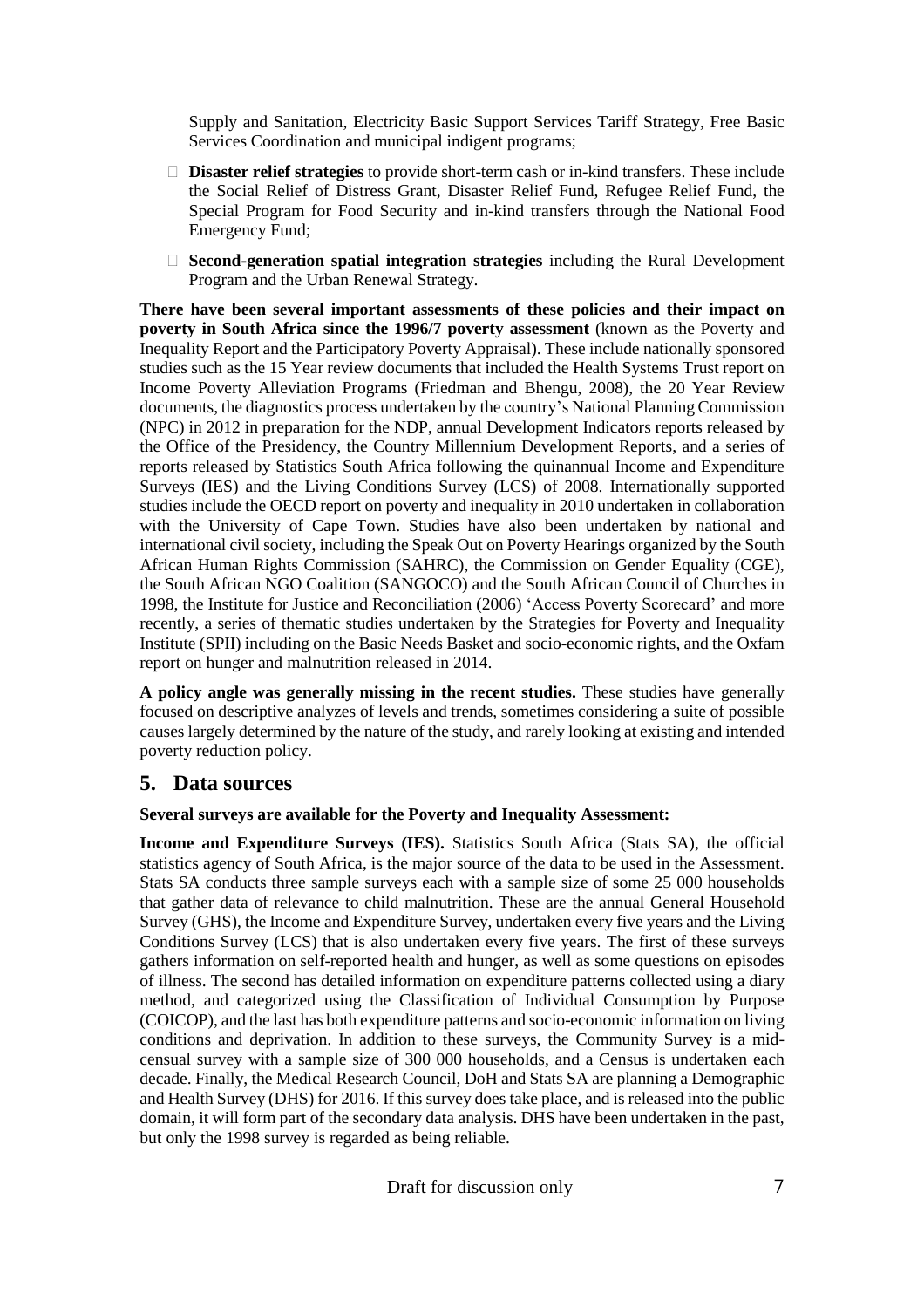Pros for using IES, GHS and LCS: they are the main source of representative consumption and income, and living conditions data. Representative up to sub-national level.

Cons for using IES, GHS, and LCS: they do not capture labor characteristics (such as sector of employment). Lack of panel data.

**The National Income Dynamics Study (NIDS) surveys.** The NIDS is a panel study with a nationally representative sample of over 28 000 individuals in 7 300 households across the country. The survey has since been repeated with these same household members every two years with wave four currently in field. NIDS examines the livelihoods of individuals and households over time. It also provides information about how households cope with positive or negative shocks. Other themes relevant to child food insecurity include changes in poverty and well-being; household composition and structure; fertility and mortality; migration; labor market participation and economic activity, health and education. The data are in the public domain.

Pros for using NIDS: it is a good source of country representative consumption and income data. Panel survey.

Cons for using NIDS: the survey is not representative at sub-national level.

**Quarterly Labor Force Surveys (QLFS).** The QLFS is a household-based sample survey conducted to collect data on the labor market activities of individuals aged 15 years and above who live in South Africa.

Pros for using QLFS: good source of representative labor data (national and sub-national).

Cons for using QLFS: does not collect incomes or consumption

**Demographic Surveys.** There are two demographic surveillance sites in South Africa: Agincourt located in rural Mpumulanga; and the Africa Centre located in the Hlabisa district of KwaZulu-Natal, which includes formal and informal settlements as well as rural. Both collect longitudinal data. The Agincourt Health and Socio-Demographic Surveillance System (HDSS) has undertaken demographic surveillance in the Bushbuckridge district since 1992 when the area had a population of 58 000 people. This forms the baseline for annual data collection. The Africa Centre's Demographic Information Systems (ACDIS) started in 1998, with the first wave of data collection conducted at the beginning of 2000. The Africa Centre DSA has a monitored population of about 90 000, about 25 000 of them non-resident. There are 11 000 households included in the study. These data are not in the public domain but access can be requested.

Pros for using these surveys: they are a detailed source of local area representative demographic data especially related to the impact of HIV/AIDS. Panel surveys.

Cons for using these surveys: only selected regions are included and there are weak consumption/income variables.

**SANHANES-1** is a cross-sectional survey undertaken in 2011 and has a realized sample of 6 306 households and 25 532 individuals. SANHANES-1 also sought to recruit and establish a cohort of 5 000 households to be followed up in subsequent waves of data collection. The survey gathered the standard socio-economic variables but included a clinical examination that collected blood, and as well as anthropometric measures. Dietary intake was also collected. Reanalyzing the earlier NFCS 1999 is another possibility since these data have extended information on migration history of mothers, grandmothers and children which provide info on whether children were with mothers or not. These data will soon be in the public domain.

Pros for using this survey: it provides bio-markers and is thus a good source of detailed health, food security and nutrition data. Nationally representative.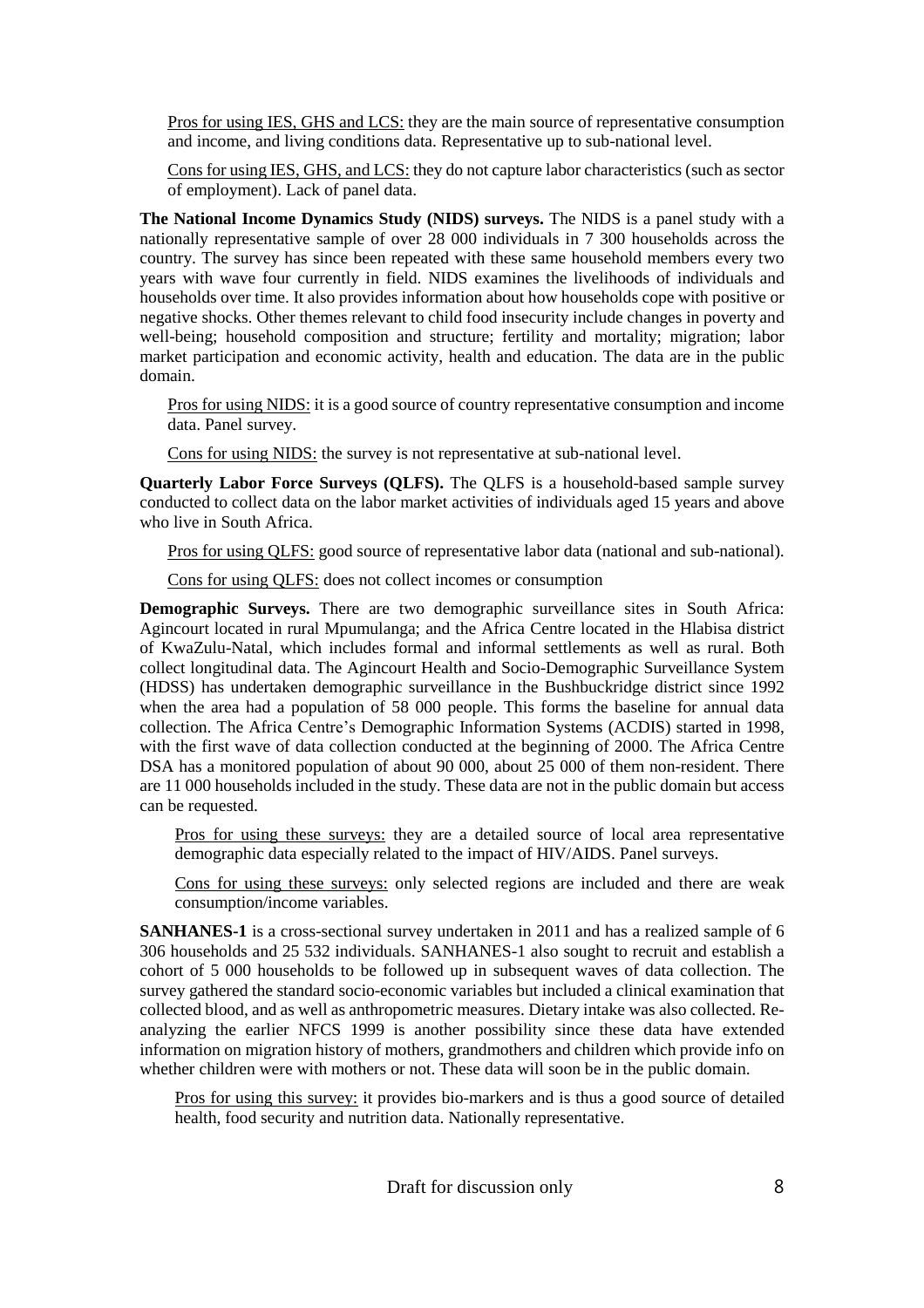Cons for using this survey: The data is not yet in the public domain. Not representative at the sub-national level.

**The National Youth Risk Behavior Survey** is a cross sectional national prevalence study, comprising learners in grades 8, 9, 10 and 11. A sample of 1200 learners in each province was selected from 23 schools in each province, and on average 2 classes per school were selected in the second stage sampling. Access to these data can be requested.

Pros for using this survey: It focuses on youth. Nationally representative.

Cons for using this survey: Not yet in the public domain. Not representative at the subnational level.

#### Suggestions for discussion:

 $\Box$  The study will utilize different data sources. The main poverty analysis will be based on the IES surveys, complemented by the NIDS (for chronic poverty and poverty dynamics analysis). Labor related section will utilize NIDS and QLFS data. Other data sources could be considered for selected areas of the analysis.

#### **6. Outline of the report and its content**

The report will be comprised of four major parts and an executive summary. The parts will be comprised of different chapters. Below is the proposed outline.

#### **Part 1: The nature of poverty and inequality in South Africa**

*An appraisal of different methodologies used for poverty measurement, in South Africa. A description of the trends and analysis of the nature and features of all dimensions of poverty, incorporating non-income dimensions, and including poverty profiles and dynamics. This analysis will extend to the use of such evidence in pro-poor policy formulation.*

- A. Methodology for measuring poverty in South Africa
- B. Poverty and inequality over time
- C. Profile of the poor
- D. Challenges of inequality
- E. Income mobility and chronic poverty
- F. Non-income dimensions of poverty

#### **Part 2: Determinants and causes of poverty**

*An analysis of the determinants of poverty changes, highlighting how the productivity of different economic sectors and different social welfare programs contributed to observed poverty changes.*

#### **Part 3: Challenges of poverty reduction**

*South Africa faces a number of challenges in reducing poverty and promoting shared prosperity. While all of them are important, the report will aim to identify the main barriers to and opportunities for progress in these areas with a view to highlighting policy priorities. The areas that could be analyzed include, but are not limited to:*

- A. High inequality, small middle class, vulnerability and polarization
- B. Labor market challenges
	- a. Analysis of labor market deficiencies focusing on SMEs and informal economy
	- b. Role of migration in labor market
	- c. Declining employment in the mining sector
	- d. Role of labor market institutions and minimum wage
- C. Maximizing the return on social protection and delivering on the social wage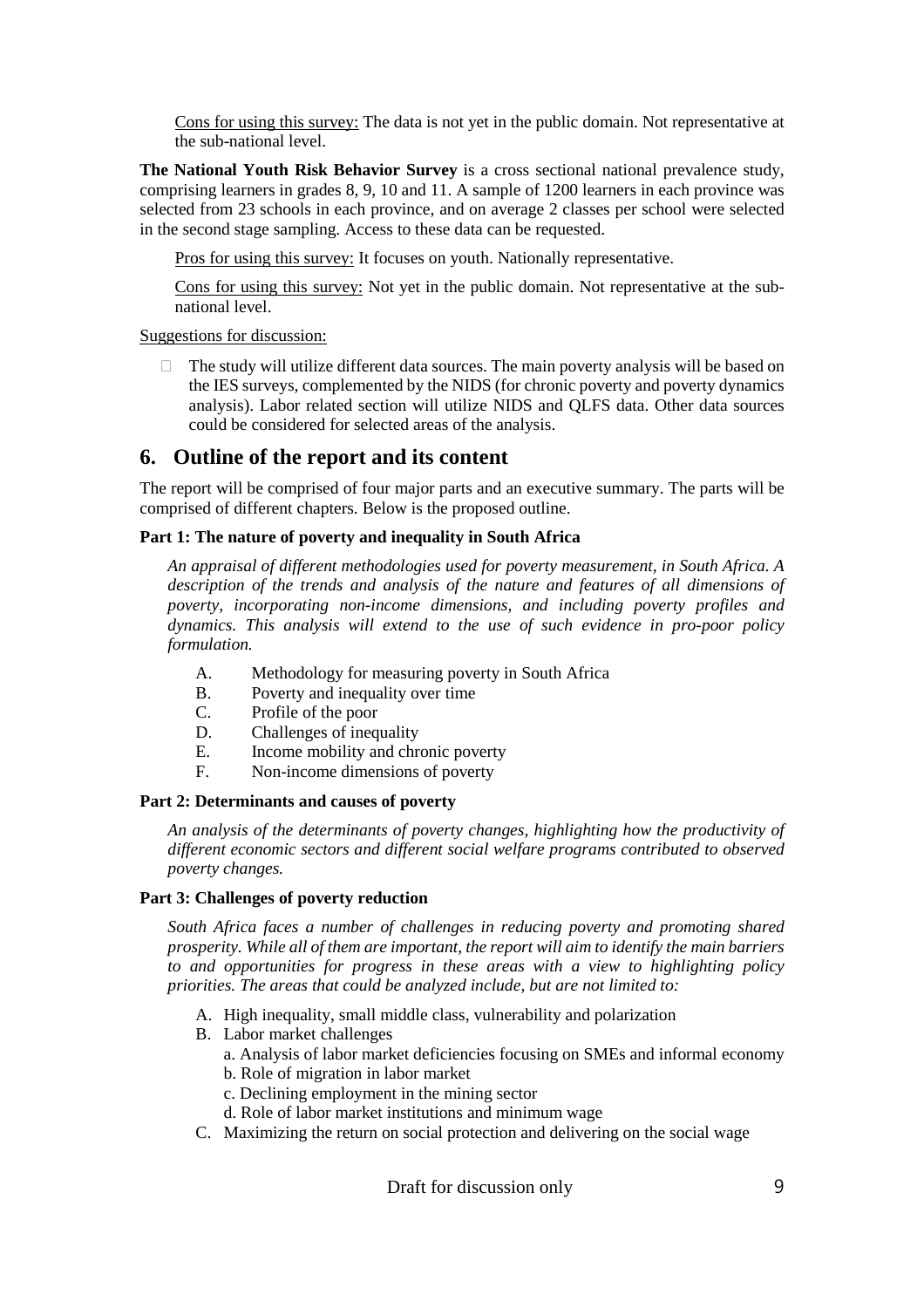- D. Improving the performance, access and returns to education
- E. Health, HIV AIDS and non-communicable diseases
- F. Economic geography of poverty
- G. Agriculture, food security and nutrition

#### **Part 4: Reforming policies for alleviating poverty**

*A discussion on possible policy reforms that might support further poverty and inequality reduction. This will be supported by development of projections illustrating the likely scenarios for poverty reduction based on current, hoped for and worst case scenarios.*

#### **6.1. Part 1: The nature of the poverty in South Africa**

#### **A. Methodology for measuring poverty in South Africa**

**Since the 1996/7 Poverty and Inequality Report, there have been frequent updates on macro-poverty trends, in terms of money-metric poverty as well as in terms of access to services and other non-income indicators of poverty**. In 2012, Stats SA published a suite of three national poverty lines to be used for poverty measurement in the country. These have since been accepted by the South African Cabinet and used in most official studies of poverty. The food poverty line (FPL) is the level of consumption below which individuals are unable to purchase sufficient food to provide them with an adequate diet. Those below this line are either consuming insufficient calories for their nourishment, or must change their consumption patterns from those preferred by low-income households. The lower-bound poverty line (LBPL) includes nonfood items, but requires that individuals sacrifice food in order to obtain these. Individuals can purchase both adequate food and non-food items at the upper-bound poverty line (UBPL).

**Some work has been undertaken to reformulate South Africa's poverty lines** (cf Tregenna 2011; Budlender et al, 2015), some of which has a significant impact on the level of the poverty line. For example, Budlender et al (2015)'s proposed upper bound poverty line would work out at PPP\$7.27 per day (at the ICP's 2011 PPP for South Africa of 4.774) implying that 63 percent of South Africa's population would be categorized as living in absolute poverty. While the prevalence of poverty changes significantly, the impact on the poverty gap are modest and even at the UBPL, the poverty gap is relatively small, at around 3 percent of GDP and is less than 0.5 percent for the FPL. This suggests that a quite modest redistribution of South Africa's wealth could significantly reduce poverty irrespective of how poverty is measured. Furthermore, given the adoption by the NDP of the LBPL, and the use of the UBPL by the Presidency in its Development Indicators Report, it seems unlikely that further refinement will have much effect on any targeting policy adopted by government either in terms of geography, demography or socio-economic group. Analysis in the Poverty Assessment would be usefully focused on resolving the trends in the prevalence and severity of poverty.<sup>2</sup>

**A final issue is the way in which poverty statistics have been used for policy development and in the implementation of policy**. Although the measurement of poverty is well established globally and in South Africa, it continues to be the subject of a politicized debate in which measurement is sometimes seen as obfuscation, the thresholds as unacceptably conservative,

 $\overline{a}$ 

<sup>&</sup>lt;sup>2</sup> Some technical issues concerning the poverty line are still unresolved and merit further investigation. These include 1) Assessment of the recommendations of Budlender et al concerning the upper bound poverty, adopting an alternative methodology such as Noble's et al's recommendation of a democratic poverty line and assessment of Tregenna's concerns about which adjustment should be used to take account of prices 3) Development of appropriate adult equivalent scales and economies of scale parameter for poverty measurement 4) Evaluation of the Stats SA rebasing methodology to take account of better data and changing consumption patterns. It is important to emphasize that the report will be using the official poverty methodology that will be developed in collaboration with Stats SA.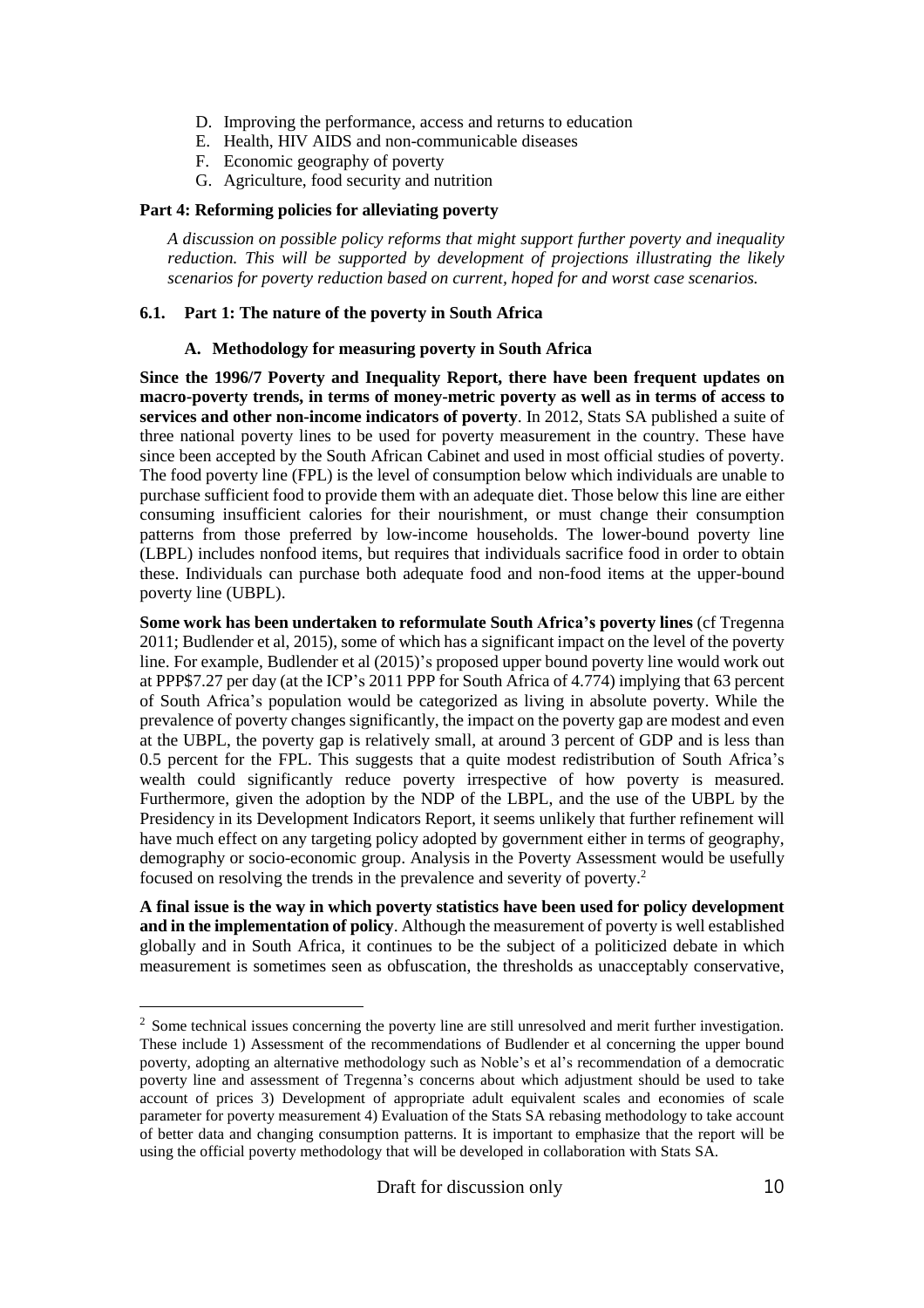and the division of society into poor and non-poor as being of questionable use. Poverty measures are also associated with contentious political choices such as the nature and level of support provided by public policy, how minimum wages are determined or as an administrative threshold beyond which eligibility for public funds is withdrawn. The result is that measures may be regarded with suspicion by policy-makers and civil society alike, and researchers retreat into defensive positions around their measure of choice (Du Toit, 2005).

Suggestions for discussion:

- $\Box$  What are appropriate measures of poverty in the context of extreme inequality?
- $\Box$  What are appropriate adult equivalence scales and economies of scale in the South African context?
- $\Box$  Is there evidence that poverty measurement has had an impact on policy development, the allocation of resources, and implementation?

#### **B. Poverty and inequality trends**

**This section will include a review of two decade long trends in income distributions focusing on economic growth and its inclusiveness in South Africa.** The analysis will use the newly available IES 2015 and NIDS 2015 survey data and look at the main changes which occurred since the beginning of and mid-2000s. The analysis will include growth incidence analysis, poverty and inequality decomposition, factors affecting poverty and inequality, and correlates of poverty.

**Most studies agree that that there has been only modest progress in terms of the reduction of money-metric poverty,** but that considerable gains have been made in terms of access to a broad suite of non-monetary indicators relating to access to services and facilities, as well as in terms of access to household durables (Bhorat et al, 2006). It is also apparent that there has been a decline in self-reported hunger, although most indicators of malnutrition (stunting, wasting, under-weight, micro-nutrient deficiencies, and over-weight/obesity) show either modest improvement, or have worsened. Health related indicators also show little progress, largely due to the HIV/AIDS epidemic, and for part of the period, life expectancy actually declined, infant, under-five and maternal mortality rose, and disability adjusted life years (DALYs) declined. All studies show that there has been an increase in both aggregate inequality and inequality within each race group (van der Berg et al., 2005; Ozler, 2007; Leibbrandt et al, 2010; Tregenna, 2011). Finally, whatever poverty line is used, and at any period, Africans are poorer than Coloureds, who in turn are poorer than Indians, who are poorer than whites3.

Suggestions for discussion:

 $\overline{a}$ 

- $\Box$  Has income inequality in South Africa been rising or falling over time? What has happened to wealth inequality over time?
- $\Box$  What is the impact or role of inequality on poverty reduction?
- $\Box$  What has been the distributional effect of growth? Has growth been pro-poor? To what extent to has prosperity been shared? (Growth incidence analysis and low elasticity to growth)
- $\Box$  How does South Africa compare to other countries? (South Africa as the most unequal country in the world)

 $3/$  To ensure compatibility with South Africa's official statistics, we have made use of the racial categorization preferred by Statistics South Africa. Thus 'Africans' refer to black South Africans of indigenous descent, 'whites' refer to white South Africans of European descent, Indian refers to South Africans of Asian descent, and 'coloureds' refer to South African's of mixed ancestry including those descended from the Malay and Khoi populations.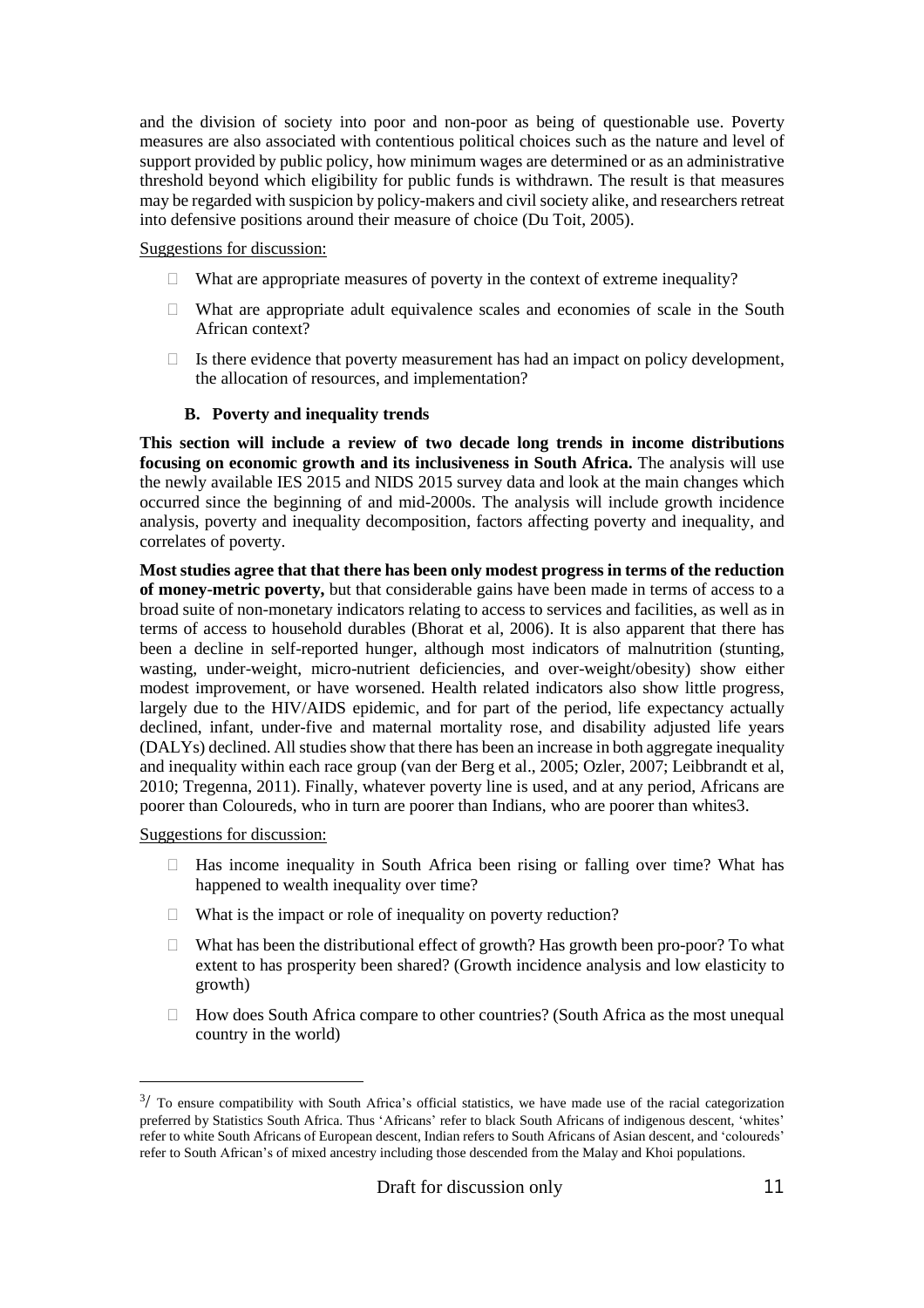- $\Box$  Why have socio-economic and health indicators shown little progress although rates of self-reported hunger and money-metric poverty have declined?
- $\Box$  Why has it been so difficult to achieve greater redistribution? From whom has the redistribution that has occurred been taken, and who has benefitted?

#### **C. Profile of the poor**

**Exploring the heterogeneity of poverty beyond the basic categorization of race and urban/rural, and identifying whether some groups face poverty traps that will require more emphatic action by government is critical**. The chapter will highlight the salient characteristics of overall poverty and of the living conditions of the many poor along a variety of dimensions, including gender, regions, economic activity, education, and other household characteristics. The methodology for this chapter will be largely descriptive, and standard for poverty profiles. The chapter will also describe inequality and its change, across time, gender, regional and occupation groupings.

#### Suggestions for discussion:

- Who are the poor in South Africa? How does poverty vary across population groups?
- $\Box$  Where are pockets of deep poverty? Which population groups should policy focus on (e.g. miners, smallholder farmers, children, the disabled, etc.)?
- $\Box$  What is the extent, characteristics and determinants of child poverty and what opportunities exist for improved measurement and use in policy development and implementation?

#### **D. Challenges of income inequality**

**Academic studies investigating the evolution of income inequality in post-apartheid South Africa agree that disparities remain extremely high by international standards**, with the post-tax, post-transfer income Gini-coefficient being above 0.65 for every nationally representative survey since 1993 (see inter alia Leibbrandt et al. (2010), van der Berg et al. (2008) and Özler (2007)). Aggregate inequality measures have generally shown an increase in inequality over the post-apartheid years up to 2008, followed by a modest decline in subsequent years up to 2012. It is clear that the steady growth in average real incomes has not been accompanied by a fall in SA's historically high inequality.

**Studies find polarization of the income distribution in South Africa**. Bhorat et al (2014) analyzed the nature of economic growth during 1995-2005 period. The study finds a decline in aggregate levels of poverty, but increasing levels of inequality. While all South Africans have benefitted from positive economic growth, individuals at the top end of the distribution gained most from the post-apartheid growth dividend. The growth model provides substantial income support to the poor through the social grant program, whilst offering few returns to those in the middle of the distribution (social transfers have offset potentially greater increases in income inequality especially for those living in African households and in rural areas).

**Another finding that is common to all studies of income inequality is that the racial component of inequality has changed somewhat over the past 20 years**. While the income gap between racial groups has narrowed, within-group inequality increased and has become more of a contributor to overall inequality than inequality between racial groups. However, this trend seems to have come to a hold in recent years. Data from 2008 to 2012 suggest that both the income gap between and within racial groups have narrowed. In 2012, according to the Theil Index, inter-group gaps made up about 35 percent of South Africa's income disparity. Although this figure is far lower than the 1993 rate of 61 percent, it is still much higher than in many other societies.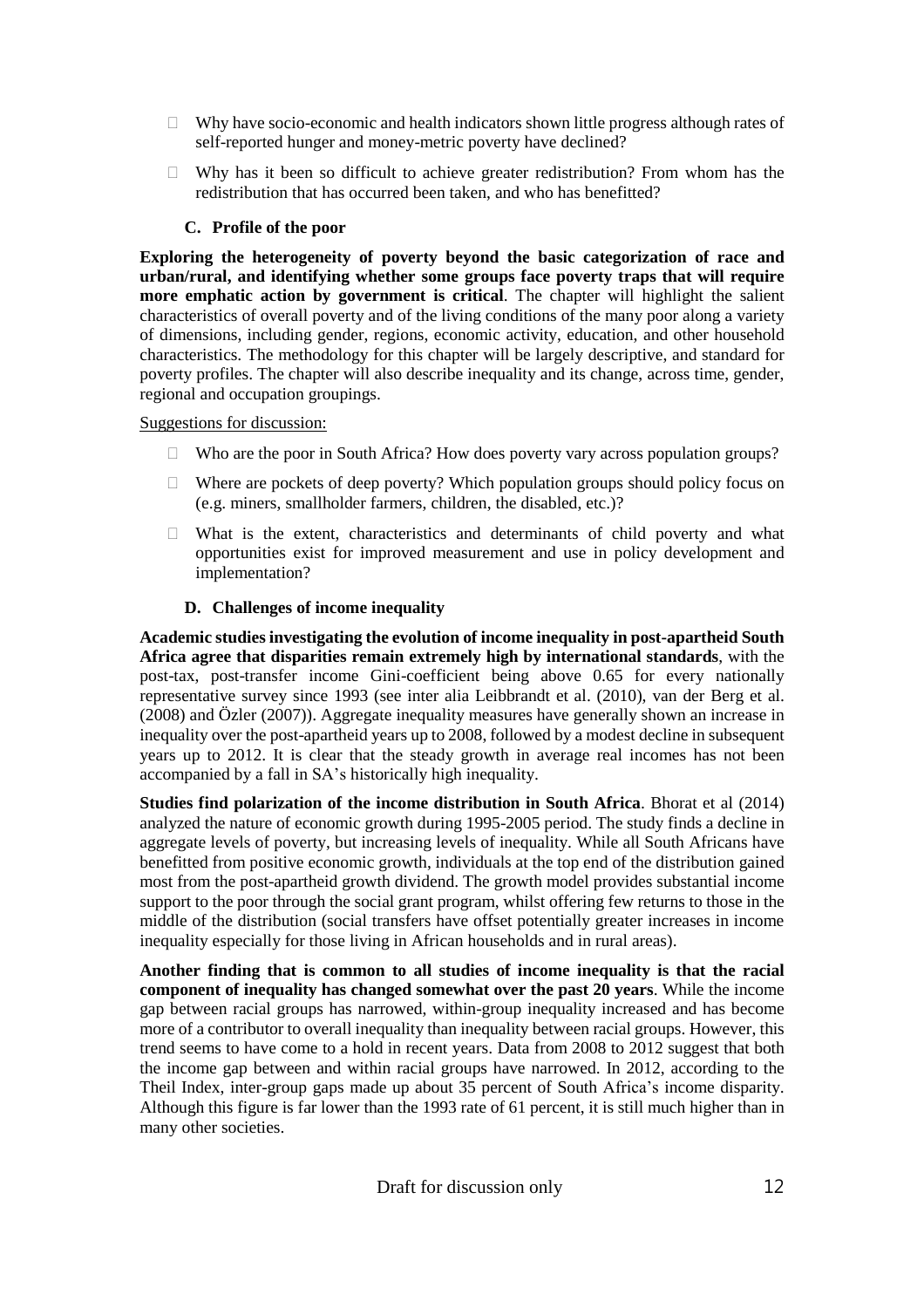**There is an agreement in the literature that income from the labor market has been by far the most important contributor to overall inequality.** Decompositions of the Gini coefficient by income source (see inter alia Leibbrandt et al. (2001), Bhorat et al. (2000), and Leibbrandt et al. (2010)) find that, across all years, wage income (including self-employment income) has a dominant share of income (around 70 percent) but makes an even larger contribution to inequality (around 85 percent). The labor markets played dominant role in driving inequality, accounting for 70 percent of the total income Gini coefficient.

#### Suggestions for discussion:

 $\overline{a}$ 

- What explains intra-race inequality? "[…] increasing intra-African earnings inequality dictates the evolution of aggregate income inequality in the country (Leibbrandt et al., 2012)." (p.322)
- What is the role of segmentation of the labor market into union and non-union sectors?<sup>4</sup>
- Skill biased technical progress has been identified around the world as the cause for sharply rising wage premiums for educated labor. Has there been a trend reversal in recent years and what were the drivers?

#### **E. Income mobility, chronic poverty and economic vulnerability**

**There is no consensus among researchers on the role and extent of income mobility in South Africa.** Finn and Leibbrandt (2013) assess the extent of absolute and relative mobility in the first three waves of NIDS data and reveal how equalizing or disequalizing this mobility has been. They find that overall there was a lot of absolute and relative mobility. For just a small fraction, incomes remained flat over this time horizon. However, Lechtenfeld and Zoch (2014) question whether income mobility in South Africa over the last decade has indeed been as impressive as currently thought. They employ an instrumental variables approach using two different instruments to quantify measurement error in the NIDS and KIDS datasets. Overall, income mobility appears much smaller than previously thought, while chronic poverty remains substantial and transitory poverty is still very limited in South Africa.

**This chapter of the report will revise issues of income mobility and analyze chronic poverty, economic vulnerability, and a middle class in South Africa based on the available panel data (NIDS).** This section will discuss the chronic poor and vulnerable, explore pockets of chronic poverty, define the scope of the chronic poverty, transient poverty, and economic vulnerability in South Africa based on the newly available data and look at the changes over time. The report will utilize panel data components defining chronic poverty and vulnerability<sup>5</sup>. It will explore how chronic poverty has evolved since the beginning of the reforms and why the changes in the chronic poverty and vulnerability occurred. The report will shed light on how changes in prices, jobs, income, and social protection efficiency impacted the chronic poverty and economic vulnerability during that period. It will analyze the impact of the economic changes on the size and characteristics of the poor and vulnerable.

*Proposed Methodology: Jalan and Ravallion method defining chronic poverty will be used in this section. Using a time series of consumptions at household survey level, we will*

<sup>&</sup>lt;sup>4</sup> Unions have both compressionary and dis-equalizing effects on wages. The dis-equalizing effect dominates the compressionary effect, suggesting that unions have a net effect of increasing wage inequality among African men in South Africa (Ntuli & Kwenda 2014).

<sup>5</sup> Using inter-temporal households' consumption we will define the scope of chronic and transient poverty in South Africa and will shed light on economic vulnerability. Chronic poverty will be defined based on the inter-temporal households' consumption, where chronically poor will be set as permanently poor households. Transient poverty will be defined in case of households poor in only some of the periods. Economic vulnerability will be defined based on probability model to fall in poverty.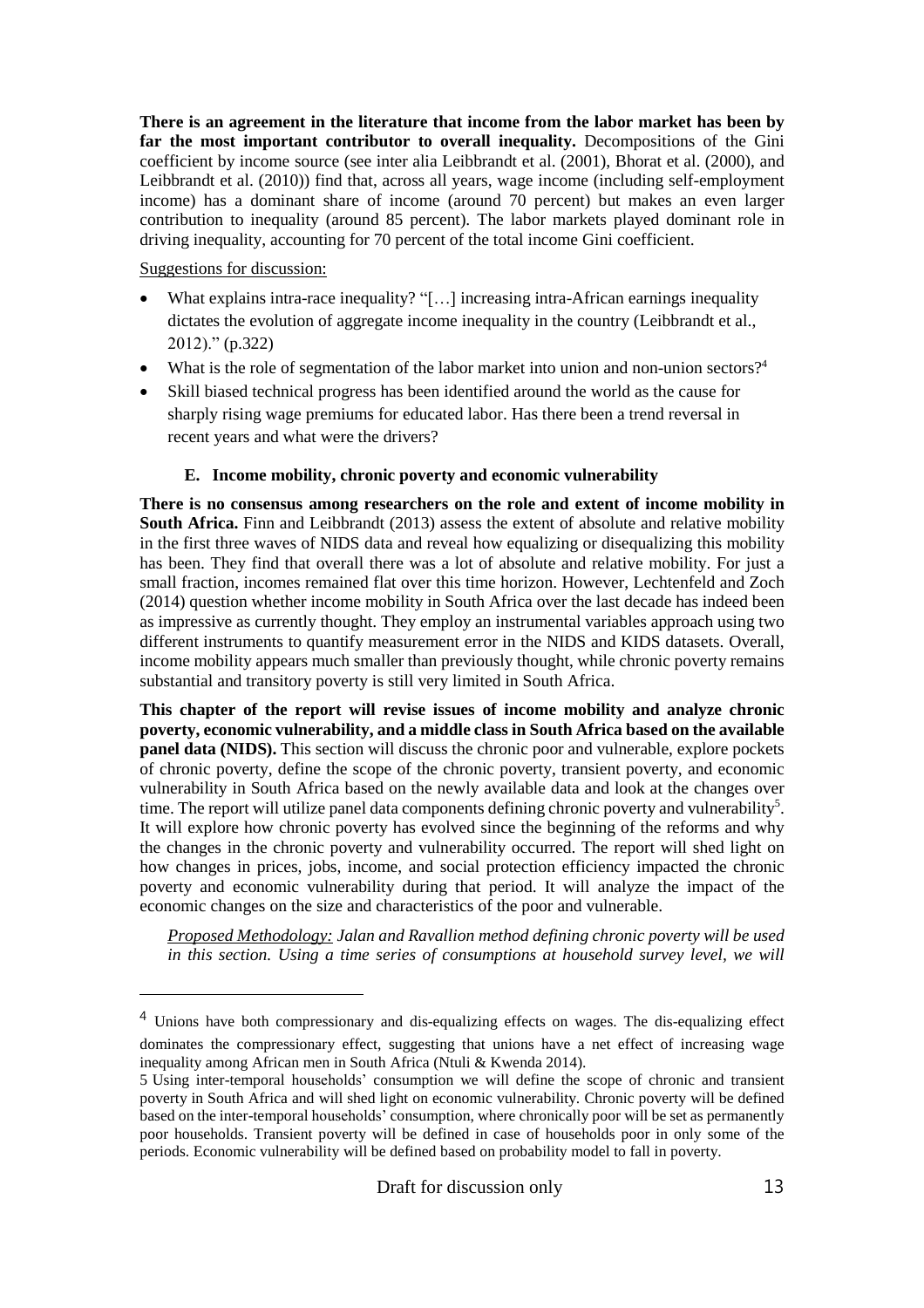*measure the extent of transient poverty as the amount of poverty ascribed to variability of consumptions over time. Chronic poverty is measured by the amount of poverty in the distribution of time-mean consumptions. We have then investigated the household correlates of each component separately using regression methods. We will analyze the determinants of chronic and transient poverty using data from a nationally representative data. The differences in the characteristics of the chronic and transient poverty groups will be estimated.*

**This chapter will define the scope of economic vulnerability and middle class and their characteristics.** Polarization and middle class have recently come to the center of policy debate in middle-income countries. The role of the strong middle class is central in inclusive growth and development. The report will define the scope of the vulnerability and middle classin South Africa and follow its evolution over time.

*Proposed methodology. The methodology developed by Luis F. Lopez-Calva and Eduardo Ortiz-Juarez will be used for this section. The method utilizes vulnerable-to-poverty approach which definesthe middle class in absolute terms as those households with income or consumption in a specific and comparable range. The method proposes an empirical methodology to define and analyze the middle class based on the notion of vulnerability to poverty. Following a regression-based approach this method exploits panel data to estimate the amount of comparable income, associated with a low probability of falling into poverty— which depicts the beginning of the middle class (lower threshold). NIDS panel data will be used for this analysis*

Suggestions for discussion:

- $\Box$  What is the scope of income mobility in South Africa?
- $\Box$  Structural and chronic poverty revisited: Is there new evidence from NIDS? What is the scope of chronic poverty in South Africa?
- $\Box$  Economic vulnerability and polarization. Is the middle class better off or worse than eight years ago?

#### **F. Non-income dimension of poverty**

**Poverty is multidimensional phenomenon.** In this regard, the challenge with the use of money metric measures (consumption and/or income) is that they fail to capture aspects of poverty that are related to commodities not typically transacted in the market. For example, education or health outcomes have intrinsic values beyond their costs while the welfare loss from unemployment is potentially associated not only with the observed income loss but also with a lower perception of the quality of life and human dignity. Health, nutrition, education, physical security, voice, justice, and capacity and opportunity to improve one's life are also essential dimensions of poverty and wellbeing (World Bank, 2010).

**Therefore, this section will complement the analysis by exploring the non-income dimensions of poverty.** This way, the sub-section will make it possible to examine whether changes in wellbeing revealed by money metric measures are supported by changes in nonincome dimensions of poverty. The choice of non-income indicators will be guided by availability of data and is envisaged to include housing conditions, access to piped water, electricity, flush toilets, education, household physical asset ownership, and food security indicators. Further, the choice of indicators will also draw from the work Statistics SA has done on the development of a Multidimensional Poverty Index for South Africa.

**Overall, the analysis will help identify gaps in access to basic services in South Africa.** The analysis will thus highlight the multiplicity of deprivations that the poor face thereby giving more insight into additional deprivations.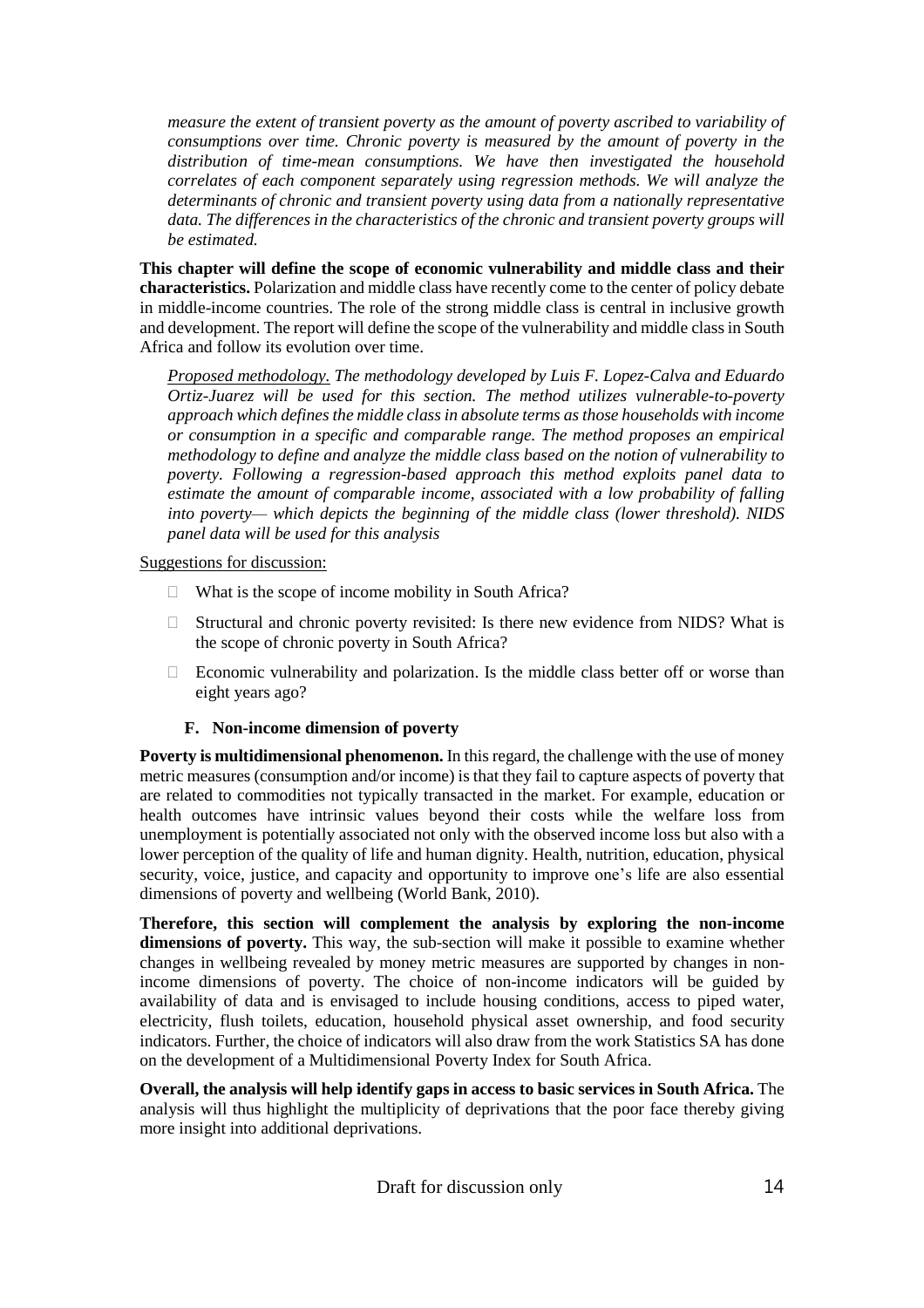#### Suggestions for discussion:

- $\Box$  Are changes in wellbeing revealed by money metric measures supported by changes in non-income dimensions of poverty?
- $\Box$  What is the relationship between subjective poverty, money-metric measures and nonincome dimensions of poverty?
- $\Box$  What is the extent of inequality in access to services in South Africa (education, water and sanitation, health, electricity etc.)?

#### **6.2. Part 2: Determinants and causes of poverty and inequality**

**The proposed work under this sub-section will examine the drivers of poverty reduction through techniques such as decomposition analysis, regression analysis making used of both cross-section and panel data from many different nationally representative data sources.** In investigating the drivers, the proposed work will seek to understand why poverty has shown a more tangible reduction while inequality has remained stubbornly high. An explanation will be sought the mix of policies that on the one hand target economic growth and those that target redistribution on the other hand. In pursuing the explanation, sufficient link will be drawn to the possibility of persistently high inequality being at the root of slow growth in South Africa.

**Slow growth is one of the key factors explaining poverty stagnation in South Africa.** Empirical research has shown that poverty decreased significantly over the last 10 years in South Africa, while inequality remains stubbornly high. Changes in poverty and inequality could be driven by many possible factors. To start with, though economic growth prospects have been slowing in recent years, relatively high and consistent economic growth following the end of apartheid in 1994 up to around 2011 supported poverty reduction. Decomposition of changes in incidence of poverty between 2006 and 2011 – based on an analysis of Income and Expenditure surveys for  $2006$  and  $2011 -$  suggests that growth in consumption was the driver of overall poverty reduction while the redistribution component of poverty reduction weighed on overall reduction in poverty.

**Another possible explanation to observed changes in poverty and inequality is substantial government spending on improvements in the social protection system and in the social wage**. The social wage refers to the redistributive elements of the government budget. It seeks to increase access to basic services by previously marginalized communities through social spending on provision of free basic services (mainly water, sanitation, electricity, and refuse removal), and social protection mainly in the form of social grants, primary health care, education (specifically no-fee paying schools), enhancing access to productive assets by the poor (e.g. housing and land), as well as job creation through the Expanded Public Works Program (EPWP). The social wage is responsible for an estimated 60 percent of government spending, and it is this targeting that has contributed to the observed reduction in poverty over time.

**While the fiscal system has been acknowledged as central to poverty and inequality reduction, the current low growth scenario and the accompanying deterioration of the fiscus raise questions regarding the sustainability of social wage oriented interventions against poverty and inequality**. World Bank (2014) argue that in the long term, a sustainable driver of poverty and inequality would be job creation. The unemployment rate has recently been above 25 percent while unemployment around the youth (15-24 years) is higher than 50 percent. Given the challenge with entrepreneurship, access to labor income earning opportunities is of course related to unemployment and the role of the informal sector, while inequality of labor income itself depends on the distribution of skills, and the distribution of returns to skills. The structural reasons for persistence of income poverty and inequality in South Africa thus boil down to (i) inequality in skills, primarily education, (ii) inequalities in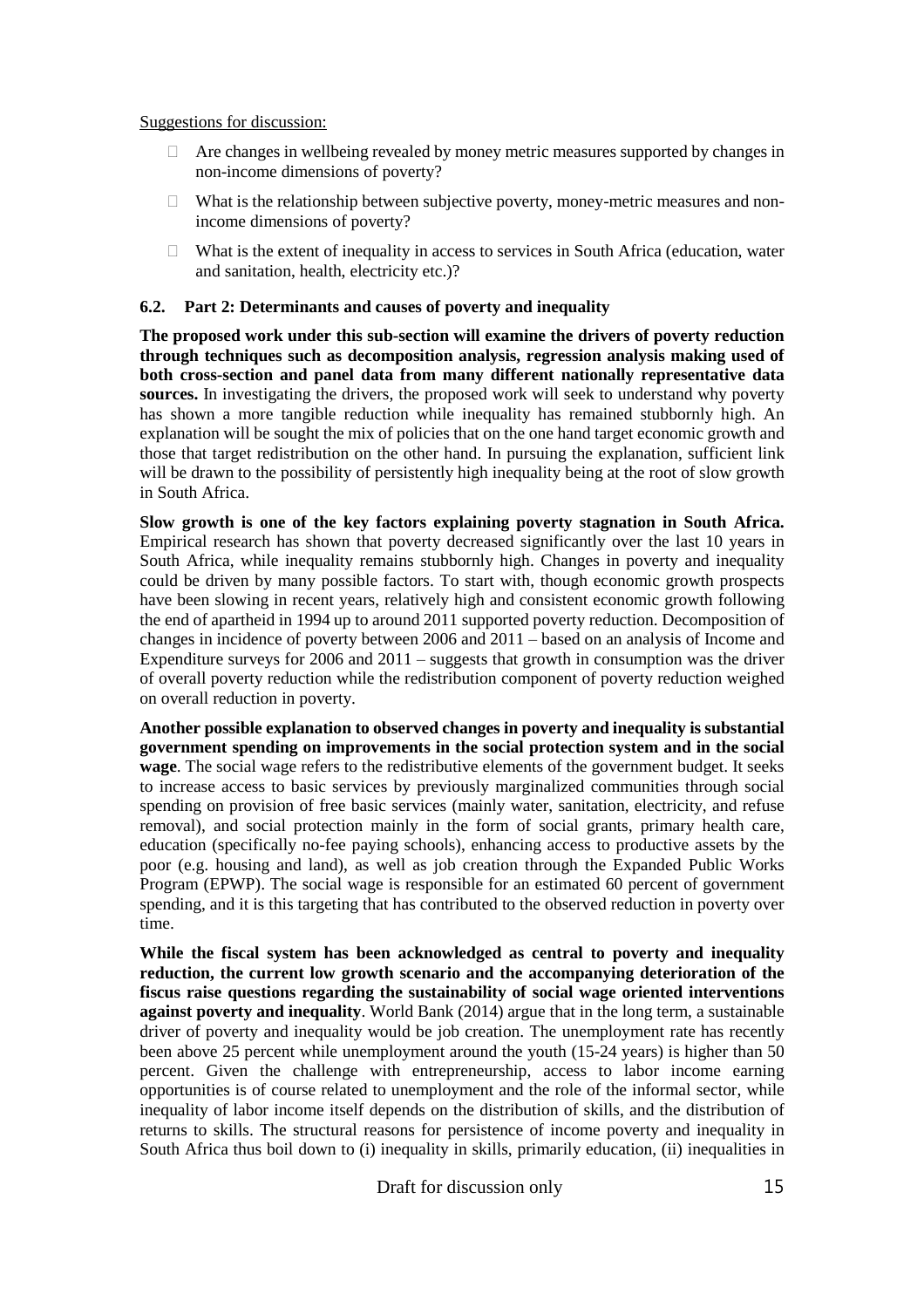the returns to skills, (iii) unemployment and (iv) low productivity and low labor income in the self-employed informal sector (Bhorat 2013).

Given this background, this sub-section will seek to answer the following research questions:

- $\Box$  What factors (regional, community, household, and individual level) have been important sources of poverty reduction and welfare improvements?
- $\Box$  What type of growth and investments in public goods drove poverty reduction and welfare improvements?

#### **6.3. Part 3: Challenges of poverty reduction**

#### **A. High inequality as an obstacle for the fast poverty reduction**

**South Africa displays strikingly high and persistent inequality for an upper middleincome country.** While GDP growth has averaged a credible 3.2 percent a year since 1995, it has been highly uneven in its distribution. In large part, inequality in South Africa is an enduring legacy of the apartheid system, which denied the non-whites the chance to accumulate capital in any form— land, finance, skills, education, or social networks. Even though social assistance grants have had a moderating influence on inequality, an income Gini of about 0.70 in 2008 makes South Africa one of the most unequal countries in the world. The high and persistent patterns of inequality predictably polarize the political and economic debate in the country, with consensus being especially hard to achieve on the questions of what notions of equality (or equity) should guide policy, and how? Consensus, however, is easier to reach on the need to promote inclusive growth and equality of opportunity—the principle that predetermined circumstances such as gender, ethnicity, and location of birth or family origins should not play a role in determining an individual's chance of success in life.

**The need for more 'inclusive growth' has been recognized in South Africa.** Growth is less likely to be sustainable with high and growing inequalities, and also the inequality can hamper growth. The growth achieved in the past several years demonstrates that South Africa has learnt how to bring about growth, but it is yet to achieve comparable success in inclusiveness. Unfortunately, there is no simple recipe for enhancing inclusive growth and shared prosperity. The challenge, therefore, is to develop policies making growth more inclusive by finding ways to boost the incomes of the bottom 40 percent.

**Tregenna (2010) argues that even at the highest projected growth rates, South Africa will not halve poverty either in terms of the poverty ratio or the poverty gap without adopting measures to bring about further redistribution.** She concludes that poverty reduction will not be achieved by growth alone. Her modelling of the distribution effect on poverty reduction make a convincing case that while growth is important, redistribution is essential. To date, the poverty elasticity of growth (the rate of pro-poor growth) has been disappointing but it is possible that simply using the headcount of money-metric poverty underestimates the progress that has been achieved. Adjusting for the social wage would be worth exploring since access to services and facilities have made up a good deal of South Africa's poverty reduction policy.

**One area of opportunity, for example, innovative programs for poverty reduction lies in the rapid uptake of new information and communication technologies (ICT).** In 2013, approximately 148 mobile cellular subscriptions per 100 people were reached (Presidency, 2014). ICT has been found to have a complex association with poverty, both offering opportunities for poverty reduction, but also for further exclusion through a widening digital divide. The linkages in South Africa have not been well researched although there is some evidence to suggest that the relationship is generally positive, but that there are structural and institutional constraints that need to be addressed.

Suggestions for discussion: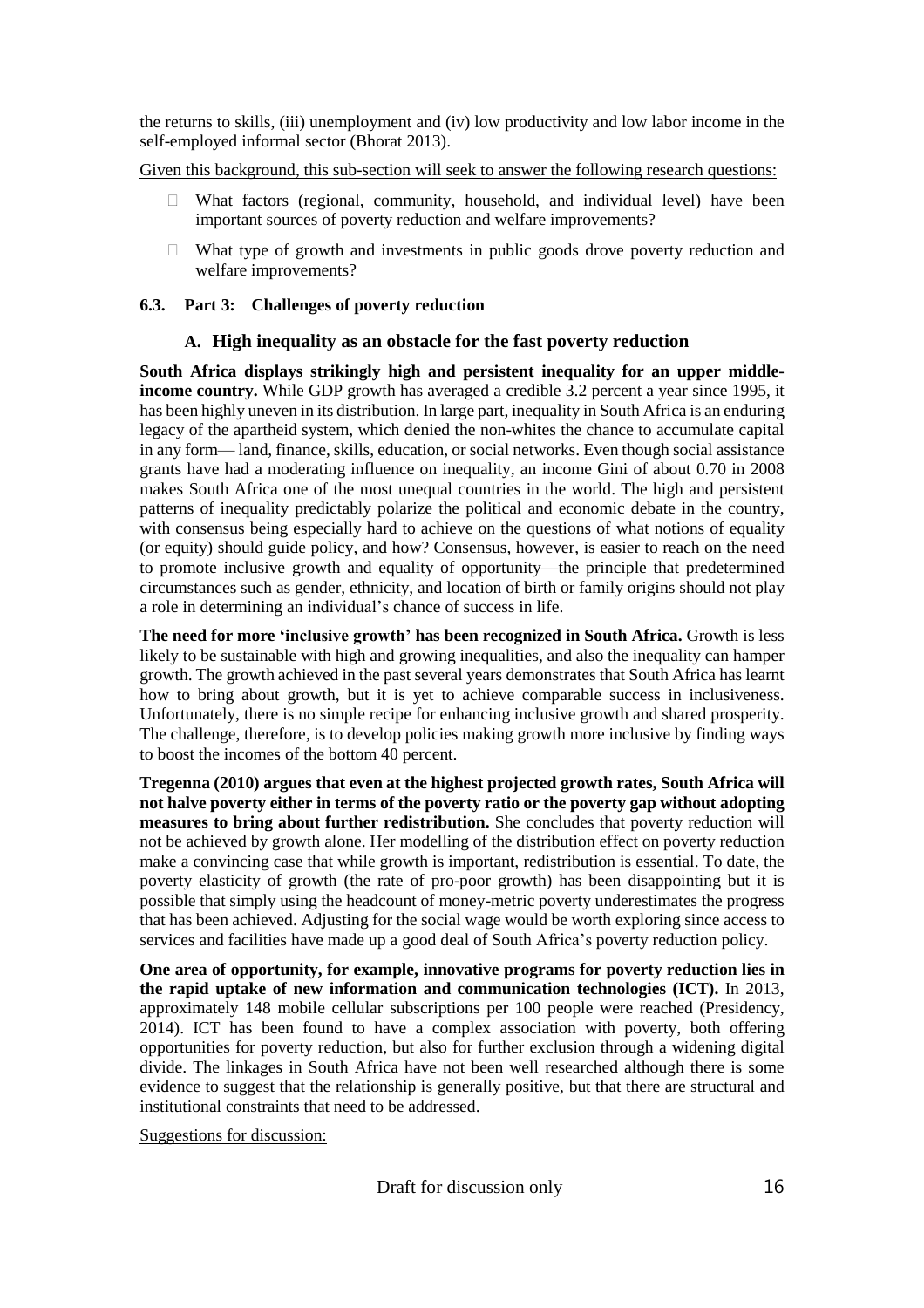- $\Box$  To what extent is the size of the middle class, income polarization and high inequality an obstacle for poverty reduction?
- $\Box$  What are the opportunities for innovation for poverty reduction? Is there a risk of new forms of inequality through a 'digital divide'?

#### **B. The labor market challenges**

**Low labor force participation and the lack of access to employment contribute towards both the persistence of poverty in South Africa and to rising inequality**. This is due both to rising unemployment and rising earnings inequality. The poorest income groups have the lowest absorption rates (percentage of working age population who are employed), and this appears to have worsened for the bottom three deciles between 1993 and 2008. Furthermore, labor force participation rates have increased faster than the share of employed in the workingage population, largely due to improvements in child survival that began during the late 1980's and a demographic bulge that has not resulted in a concurrent demographic dividend.

**High proportion of the population in South Africa is not working and predominantly poor.** The employment-to-population ratio measures the proportion of the country's workingage population that is employed. The ratio is used to evaluate the ability of the economy to create jobs and therefore is used in conjunction with the unemployment rate. In general, a ratio above 70 percent of the working-age population is considered to be high, whereas a ratio below 50 percent is considered to be low. The employment to population ratio has remained at around 41-45 percent of the working age population since 2001. In 2014, using Stats SA's narrow definition of unemployment, the unemployment rate was 25 percent. Leibbrandt et al (2010) report that the share of households in South Africa with no link to the labor market increased sharply from 30 percent in 1997 to 42 percent in 2008. In addition to this, employment in subsistence agriculture and the urban informal economy, important safety nets in most developing countries, is relatively low in South Africa at around 10 percent of the total employed.

**The target of the South African government is to cut unemployment by at least half to a maximum of 14 percent in 2020.** However it is not evident that this target can be met given that gains in employment have been modest. Further, it is worrying that employment continues to have a gendered and generational distribution. Women have far lower employment prospects than men at around 37 percent of women of working age in employment compared to 50 percent of men. Youth (15-24 years) unemployment is persistently much higher than all of the older age groups and has been consistently around 50 percent. Finally, employment does not necessarily bring about poverty reduction: some 35 percent of those who are employed live in households living below any of the poverty lines. Leibbrandt et al (2010) note that there has been a drop in returns to an education level of less than Grade 12.

#### **a. Analysis of labor market deficiencies focusing on SMEs and informal economy**

**This section will analyze labor market issues in South Africa associated with lack of productive employment and low wages that lead to poverty.** The analysis will be based on the information available in the NIDS and LFS surveys. This section will analyze employment, sectorial movement and changes over time, the unemployment rates and wages. The analysis will distinguish between self- or wage-employed, and further looks at employment by sector, size of firm, rural/urban, formal/informal, and other relevant characteristics. The analysis will also look at constraints to certain sectors with opportunities for productive employment, constraints affecting the ability to gain employment in these sectors, and constraints affecting labor mobility across sectors and regions. The analysis will focus on SMEs and informal economy challenges, covering sources of high unemployment and youth unemployment issues.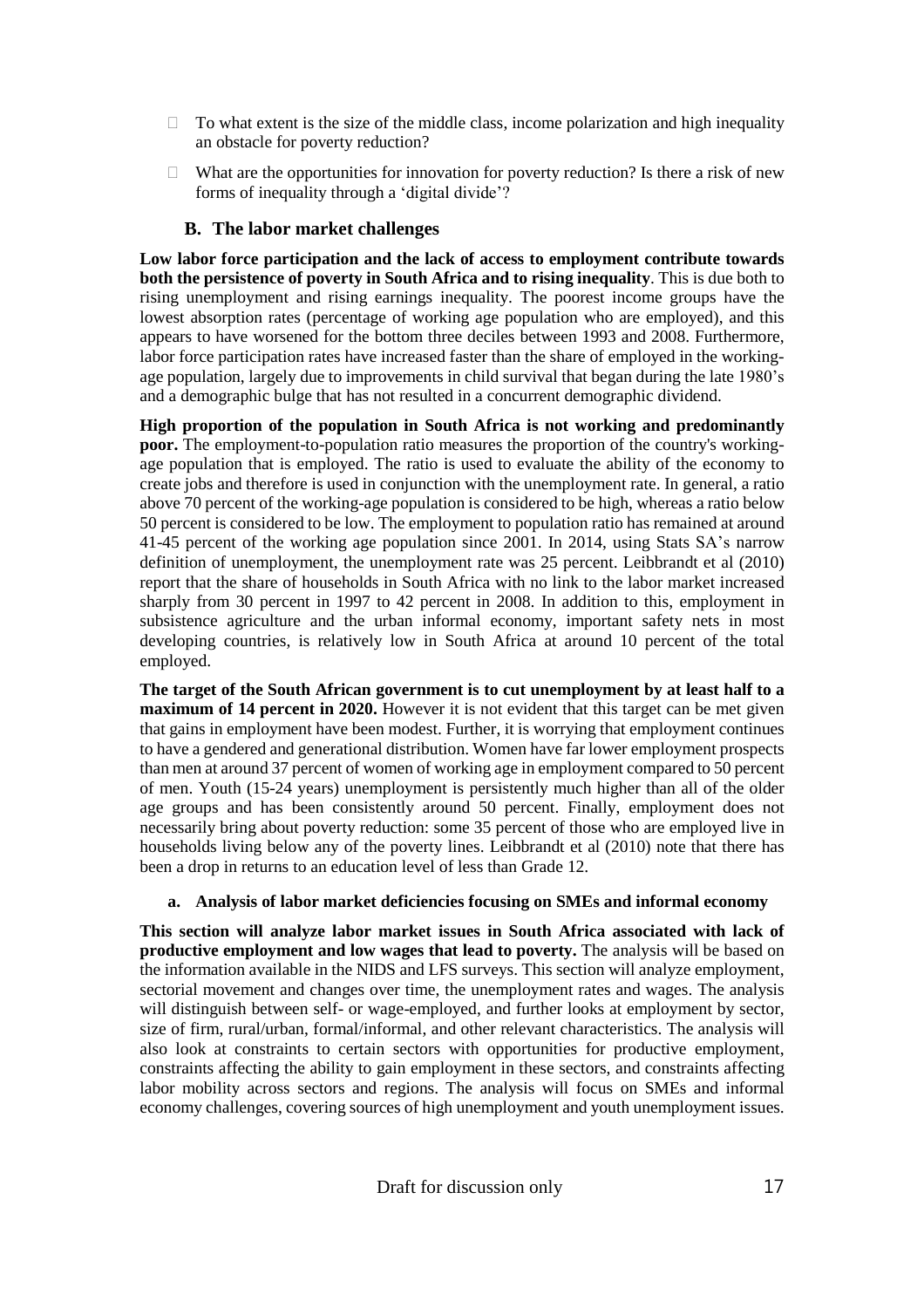**There is no consensus on the causes of high unemployment in South Africa and an additional research is required**. Some South African researchers find that unemployment is structural, as there is a mismatch between the skills demanded by employers for the available jobs and the skills supplied by the labor force seeking work. As there is an increase of demand for highly-skilled workers with the adoption of capital-intensive and technologically more advanced production processes, most of the unemployed are unskilled and not well educated (Yu 2012). Other authors have associated unemployment in South Africa with slow job creation and lack of demand –"South Africa has plenty of skills but a shortage of jobs".

**Another aspect that will be analyzed in this section is youth unemployment and transition from school to work**. Finding work is challenging for many youths, either due to lack of the appropriate skills demanded by the modern economy or a confrontation with labor market rigidities. What are the factors influencing these outcomes for the youths who have dropped out of schools and are stuck in unemployment? Programs providing support to youth in their transition to work include technical and vocational education and training programs targeting at-risk youth and lifelong learning.

*Proposed methodology. Panel data will be used to define transition matrices of changes in labor status of each individual. We will use a dynamic multi-nominal logit panel data model, explaining the labor market transitions. Similarly, wage information will shed light on the evolution of sector earnings premiums over the survey period, as well as the sensitivity of inter-sectoral mobility to earnings gaps. Use of panel data techniques allows determination of the factors impacting individuals' ability to find jobs, remain long term in the unemployment status or to get out of the labor force. The simulated probabilities of transitions for individuals in different market conditions and for different individuals in the same period will be compared. A separate panel regression analysis will be done on the changes in the incomes of the population.*

#### **b. Role of migration in the labor market**

**South Africa has been a migrant-receiving country for many decades.** The majority of those migrants were, and are, from neighboring countries within the Southern African region. And, until 1994, South Africa was also an important destination for (white) immigrants from Europe. The most significant changes in the last twenty years have been the virtual cessation of immigration from Europe and a dramatic increase in the numbers of skilled migrants leaving South Africa for overseas destinations. South Africa has continued to receive migrants from neighboring countries, but in progressively greater numbers. Migrant streams have also become far more diverse. For example, South Africa has begun to receive migrants from developing countries further afield, including the rest of Africa and Asia (Jonathan Crush and Vincent William).

**The impact of immigration on the economies of destination countries goes beyond a pure increase in labor supply.** Immigrants bring a different set of work skills, which may complement those of domestic workers and increase productivity (Hunt and Gauthier-Loiselle, 2010). They tend to be young and less risk averse, two traits that are conducive for innovation. By contributing directly to the labor force, immigrants potentially play an important role in generating human capital externalities, as widely recognized in the endogenous growth literature (Friedberg and Hunt, 1995). Finally, immigration fosters competition and encourages specialization of natives towards communication-intensive tasks, leading to increased long-run productivity (Peri and Sparber, 2009). Nevertheless, immigration might have negative effects by crowding out fixed factors of production such as capital.

*Proposed methodology. The empirical literature on immigration has generally focused on itsimpact on the labor market outcomes of the native population. There are two econometric approaches used to estimate immigration effects: spatial correlation and skill cell. The spatial correlation approach explores the immigration impact on wages and employment of*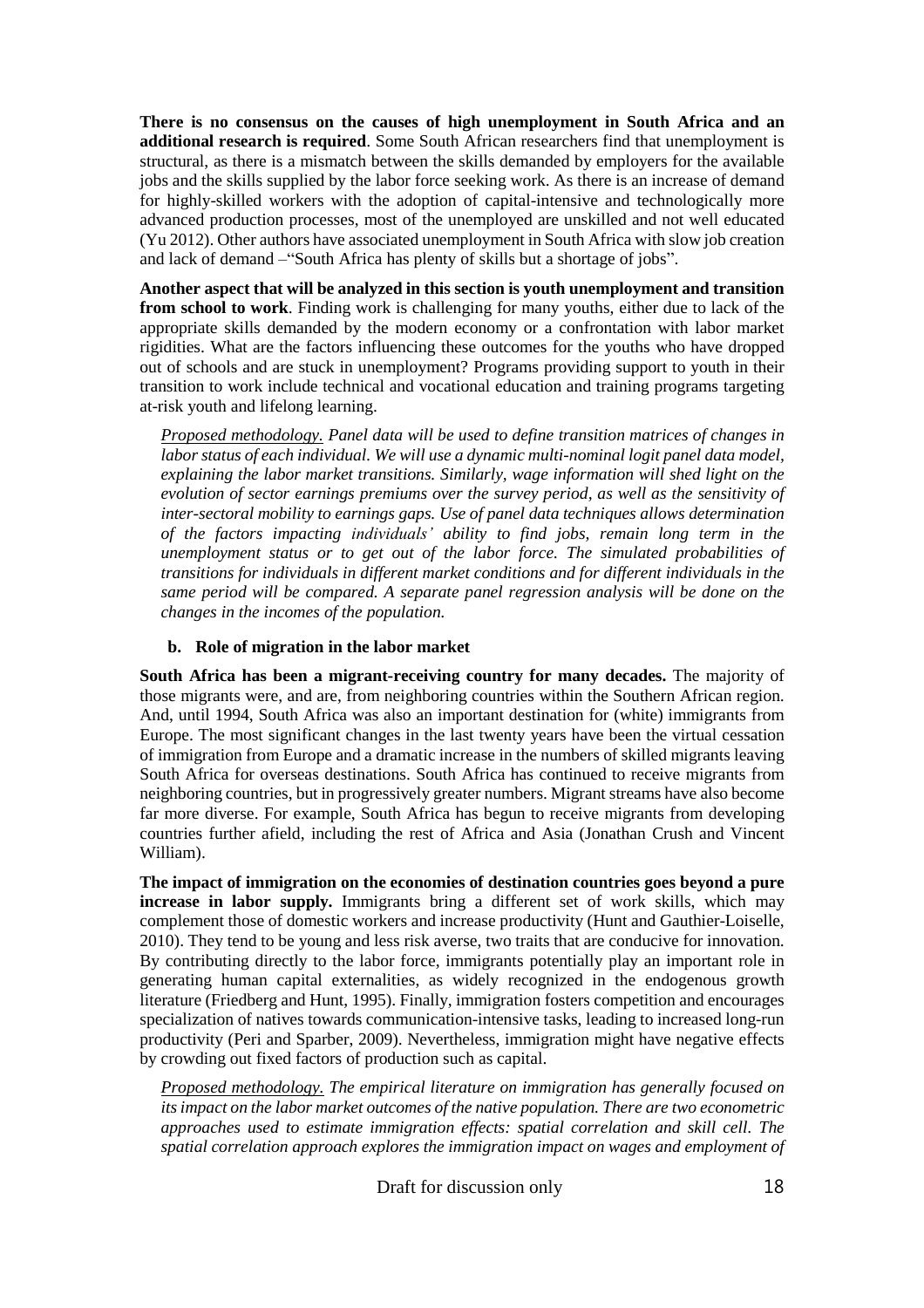*the native population by using data on the geographic distribution of immigrants in a destination country. These studies, including LaLonde and Topel (1991), Altonji and Card (1990,1991), Borjas, Freman, and Katz (1997), and others, find only a modest impact of immigration on the variables of interest in the U.S. The skill cell method studies the immigration impact on labor market outcomes using national level data as applied in studies by Borjas (2003, 2006), Ottaviano and Peri (2008), and others group labor inputs into skill cells based on education and experience, assuming there is no mobility across these groups.*

#### **c. Declining employment in the mining sector**

**The performance of South Africa's mining sector has been poor in recent years.** Specifically, the recent plunge in commodity prices has seen the sector shedding jobs which has contributed to low economic growth. In fact the plunge in commodity prices coincided with prolonged strikes in the sector, rising wage demands and energy (electricity) constraints which had adverse effects on the performance of the sector.

**Yet, the sector has, along with agriculture, been a critical source of jobs for unskilled and semi-skilled labor in South Africa.** It employs a large number of vulnerable workers. In addition, because the sector has historically relied on rural labor not just from South Africa but from other countries in Southern Africa, the importance of mining in livelihoods is a regional matter. The challenges affecting the sector go beyond the employees themselves, affecting their dependents.

Of policy interest is to understand the extent to which the declining role of mining in South Africa's economy is likely to impact rural unemployment and poverty given that this will reduce the level of remittances received by households that depend on mine remittances for survival. Understanding the specific risks and vulnerabilities that mine workers face is key to coming up with initiatives that could enhance the role of mining in poverty and inequality reduction and/or cushion mine workers from the challenges the sector is experiencing.

Further, the impact of the mining sector challenges are likely to go beyond the labor/earnings effect, having also implications on the fiscal space and subsequently on the government's ability to finance social protection and the social wage.

#### **d. Role of labor market institutions and minimum wage**

**The motivation for this section is to analyze the extent to which labor regulation is a binding constraint for the development of the South African labor market.** The main question that will be explored in this note is whether and to what extent the observed increase in wage inequality and unemployment in South Africa is attributable to non-market forces such as minimum wage regulations and collective agreements.

**Unemployment in South Africa is exceptionally high and is the country's most pressing challenge.** A consensus among the researchers and policymakers in that high unemployment is at least partially caused by South Africa's labor market institutions and regulations. There have been significant changes in the sectoral composition of the economy and employment over the past three decades with a rapid rise in employment in tertiary sectors and services, while there has been a fall in employment in manufacturing, agriculture and construction. These trends have driven and reflect a shift towards a more capital- and skills-intensive economy, with fewer new low-skill jobs being created. Millions of unskilled people are without work and their future depends on the country's ability to absorb and create a conducive labor environment.

**It is not clear whether South Africa has achieved an appropriate balance between worker protection and labor-market flexibility**. It is evident that a lot of changes in the labor market are not set competitively, having adverse impact on the economy (Bhorat et al., 2014). Conditions of employment for a large portion of the South African workforce are determined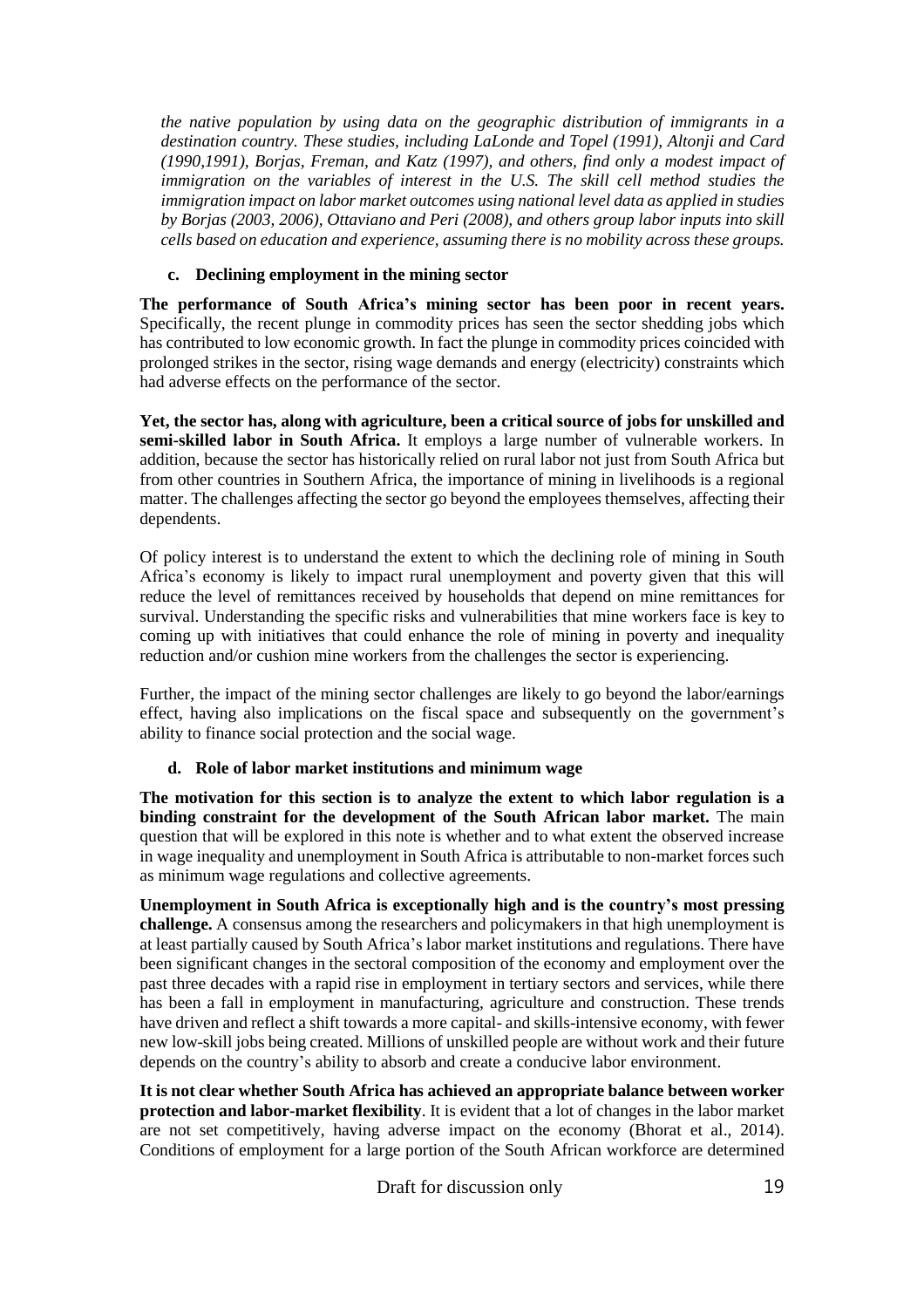centrally or according to sectoral collective agreements, rather than at the firm level. Therefore, wages do not necessarily reflect the productivity of individual firms.

**Recent evidence suggests an adverse impact of the regulations on employment, but additional research is needed to assess the long term impact.** There is research on measuring the impact of minimum wages on employment, poverty and income distribution in South Africa. Unpublished papers by Hertz (2005, 2006) and Dinkelman and Ranchhod (2010) examine the impact of the legislation on a number of observables in this sector. Immediate and significant increases in earnings are reported after the introduction of the law in both studies. The results suggest that employment was not adversely affected by the law, even though wages rose. However, in a more recent study by Bhorat et al (2012) the authors found adverse impact of the minimum wage on employment within the agriculture sector. The results suggest a significant reduction in employment in agriculture resulting from the minimum wage, and an increase in wages on average. A key caveat to the study is that the data covers a relatively short period of time after the introduction of the law (2000-2007). As authors suggest "In the longer term, as the agricultural sector responds to this legislation, the effects observed here may change. Future studies may find valuable insight in examining the fluctuating nature of agricultural employment to see how employers respond to the legislation over time both at the extensive and intensive margin".

*Proposed methodology. The section will update on the analysis carried out by Bhorat et al (2012). Difference-in-difference analysis originally proposed by Bhorat et al will be utilized. Having detailed information about the reforms in labor market regulations (i.e. information in terms of industries and timing of changes in minimum wages), a difference-in-difference approach can be used to study the impact of the relaxation of labor market regulations on wage inequality. In other words, the exogenous variation induced over time (before/after the change in regulations) and across industries can be exploited to study the causal impact of labor market regulations on inequality.*

Suggestions for discussion:

- $\Box$  What opportunities exist to increase the contribution of the informal economy to poverty reduction?
- $\Box$  What are the options for improving the pro-poor efficiency of employment through public works?
- $\Box$  What is the sources of the high unemployment in South Africa demand or supply factors?
- $\Box$  What is the role of internal and international migration in South African labor market?
- $\Box$  What are the drivers of employment in mining? What are the direct and indirect socioeconomic impacts of job losses in the mining sector?
- $\Box$  How can the mining sector's contribution to poverty reduction be enhanced?
- $\Box$  Poverty and policy for the reduction of poverty among full-time and seasonal mine workers.
- What, if any, are the medium term impacts of minimum wage legislation on employment?
- $\Box$  How and to what extent is trade union bargaining power impacting the South African economy?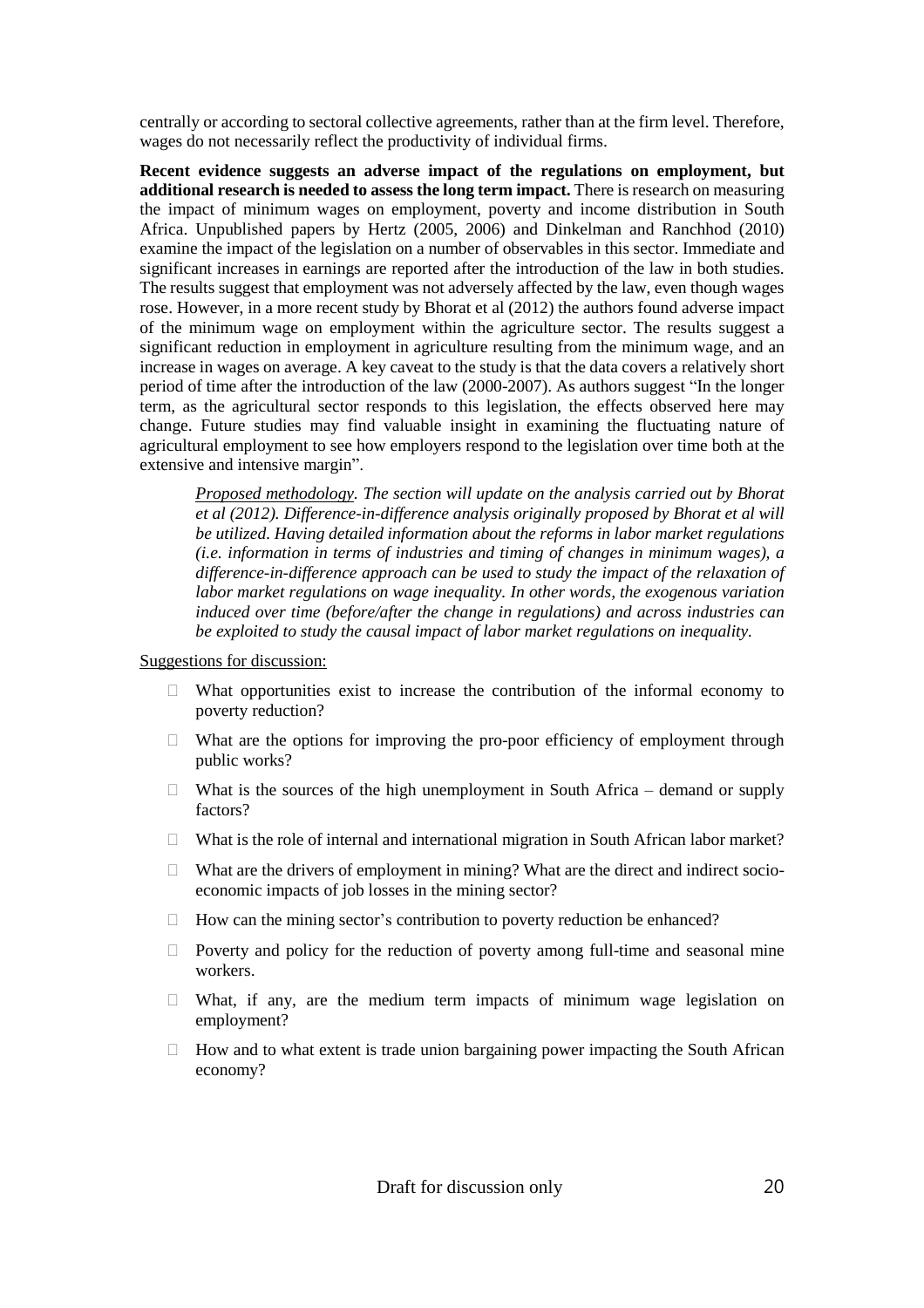#### **C. Maximizing the return on social protection and delivering on the social wage**

The economic gains made since the end of apartheid have enabled the government to use a variety of mechanisms through which it aims to reduce poverty and inequality. These are reflected in substantial government spending on improvements in the social protection system and what is broadly termed the social wage which basically refers to the redistributive elements of the government budget. The subsection will highlight the challenges associated with these components of the fiscal system and investigate ways in which these challenges can be overcome to support faster poverty and inequality reduction while ensuring sustainability.

#### **a. Maximizing on the return on social protection**

**Although initially seen as a short-term measure to address poverty, social grants have become an increasingly important source of livelihood in South Africa.** Social protection now represents the single largest poverty reduction strategy of the country in terms of coverage and resources. There has been a dramatic increase in the number of beneficiaries in receipt of social grants from 2.6 million in 1994 to over 16 million people by 2014 (Presidency, 2014). For the beneficiaries, the social protection program and high levels of unemployment mean that two thirds of income to the bottom quintile comes from social assistance, largely from the Child Support Grant.

The key legislations governing this system include:

- The Constitution of the Republic of South Africa, (Act No 108 of 1996), provides for everyone to have the right to access to social security. This includes, if they are unable to support themselves and their dependents, appropriate social assistance and obliges the state to take reasonable legislative and other measures within its available resources to achieve the progressive realization of these rights.
- □ The South African Social Security Agency Act, 2004 (Act No. 9 of 2004) gives legislative authority for the establishment of SASSA an agent for the administration and payment of social assistance to provide for the prospective administration and payment of social security by the Agency and the provision of services related thereto; and to provide for matters connected therewith.
- $\Box$  The Social Assistance Act, 2004 (Act No. 13 of 2004) gives legislative authority for the transfer of the social assistance function to SASSA. The Act provides for the rendering of social assistance to persons. It provides for the mechanism for the rendering of such assistance and the establishment of an inspectorate for social assistance and for matters connected therewith.

Although the Old Age Pension (OAP) was established during the apartheid era, the introduction in 1998 of a Child Support Grant (CSG) for children younger than seven years is especially noteworthy. The coverage of this grant has now been expanded to older children in later years and now reaches 11.7 million children. Grant payments have risen from 2.9 percent of GDP and now amount to 3.1 percent, which is almost three times higher than the median spending of 1.4 percent of GDP across developing and transition economies (Presidency, 2014; Leibbrandt et al, 2010: 53). This has prompted concerns over the sustainability of the social assistance system given the high level of unemployment. However; after a steep increase following the introduction of the Child Support Grant, the cost of the social grants as a percentage of GDP has remained stable since 2011. Nonetheless, World Bank (2014) argue that in the long term, a sustainable driver of poverty and inequality would be job creation. Almost all studies assessing the impact of South Africa's social protection programs have concluded that the grants have had a positive effect on a range of outcomes beyond boosting the incomes of their targets. These include school attendance rates, health status and nutritional outcomes.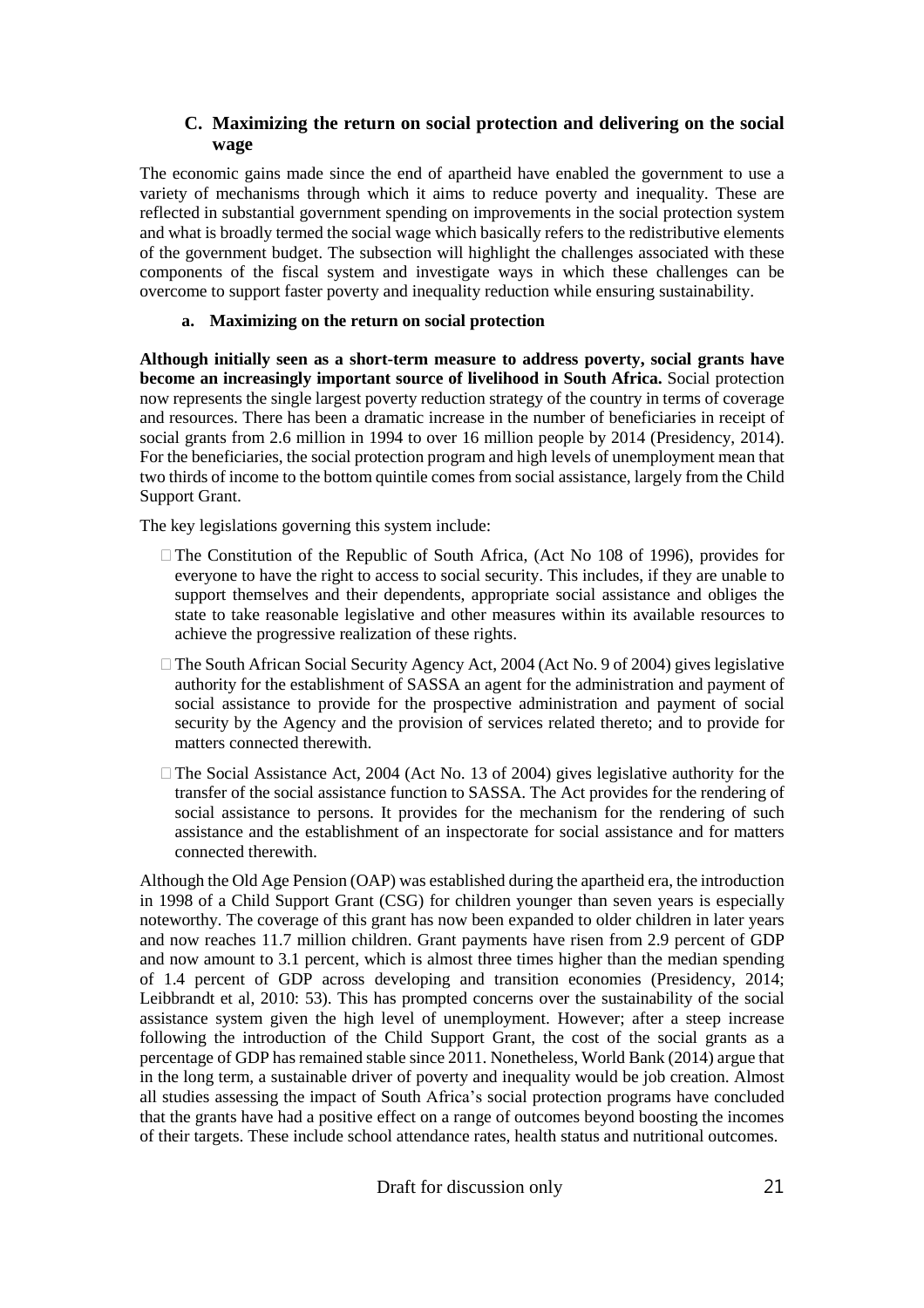**Several studies have suggested that further increasing the value of the grants will not be sufficient to address poor performance in terms of child welfare, the vulnerability of older people and women in general, mental health and other forms of social distress.** In addition, according to Census 2011, 3.4 percent of the population of South Africa is living with disabilities, many of whom are vulnerable to poverty. Developmental social welfare has always been intended as the instrument with which to tackle these issues and has not yet received sufficient critical attention. Questions include the reach and effectiveness of social workers and of other forms of community outreach, the extent and adequacy of support in schools, and the inclusion of disabled people in society and the economy.

#### Suggestions for discussion:

- $\Box$  What are the coverage gaps in social protection, particularly in terms of child and youth poverty, mental health as well as those who are poor and living with disability?
- $\Box$  How efficient is social protection in South Africa as an instrument for reducing extreme poverty?
- $\Box$  How efficient is social protection in South Africa in achieving graduation from all forms of poverty?
- $\Box$  How sustainable is South Africa's social protection system given the low growth environment?
- $\Box$  What is the role of social workers and other frontline care workers in poverty reduction?

#### **b. Delivering the social wage**

**The South African government's overarching policy for poverty reduction is through the provision of a 'social wage' package intended to reduce the cost of living of the poor (Government of South Africa, 2007).** This includes free clinic-based primary health care for all, compulsory education for all those aged seven to thirteen years, and subsidies on housing, electricity, water, sanitation, solid waste removal and transportation for those who are categorized as indigent and thus qualify. The social wage includes the social protection system that predates the democratic era and which has been significantly expanded.

**Close to 60 percent of government spending is allocated to the social wage and expenditure on these services has more than doubled in real terms over the past decade**. As a percentage of GDP, spending on the social wage has risen from 13 percent to 19 percent (National Treasury, 2013:

83). Van der Berg & Burger (2002:10-11) show that the share of social spending allocated to the African population increased from 51 percent in the immediate transition period to reach 80 percent as early as 1997. The World Bank noted that South Africa spent more than other countries on its social programs, with this expenditure successfully lifting around 3.6 million individuals out of poverty (based on US\$2.5 a day on a purchasing power parity basis) and reducing the Gini coefficient from 0.76 to 0.596 in 2011. Taxes and social spending have succeeded in closing the gap between the rich and the poor from a situation where the richest decile earns over 1 000 times more than the poorest decile, to where the richest decile earns about 66 times more in 2011.

**There has been a doubling in per capita health spending over this period, the provision of free basic education to the poorest 60 percent of learners and the construction of 1.4 million free homes**. Between 2003 and 2014, an additional 4.1 million households have been accommodated in formal dwellings. The government subsidy housing program contributed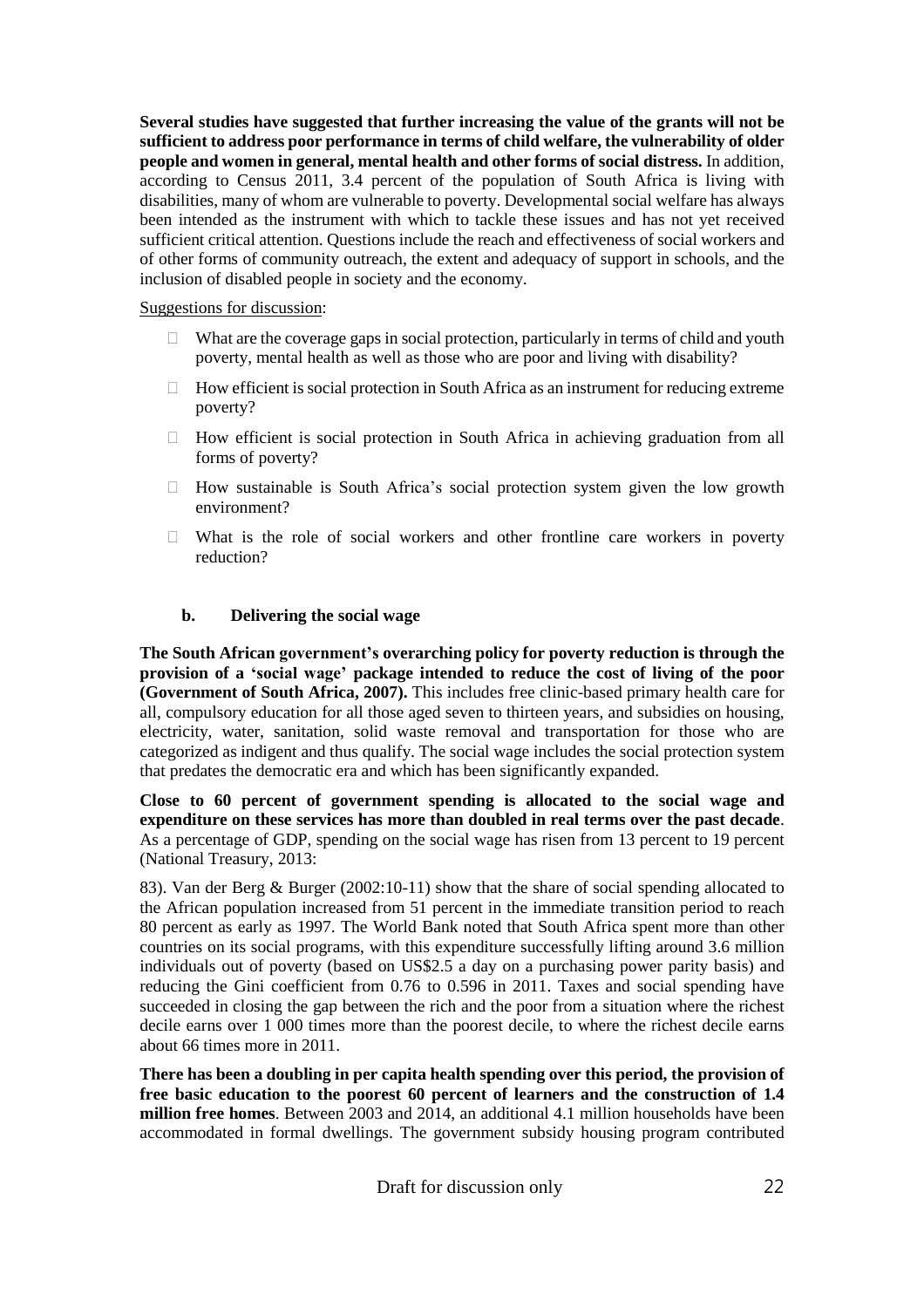some 1 367 870 formal houses between 2004 and 2014. However concerned around quality, the model of housing construction that has been adopted, and the persistence of large informal settlements remain concerns. It is evident that housing backlogs remain a concern, while increasingly frequent service delivery protests point to the need for improved service provision, and critically, the maintenance of those services that are in place.

**Despite this, over 3.2 million households still have no access to sanitation, and the maintenance of some sanitation systems adopted in South Africa has been singled out in many service delivery protests**. Although the link between access to sanitation and diarrhea has not been established, it has been estimated that there are over 60 000 cases of childhood diarrhea per month and approximately 7 000 child diarrheal deaths in the same year (Stats SA, 2010). Chronic and repeated microbial infections of the gut such as helicobacter pylori or intestinal worms (Soil-Transmitted Helminths – STH) are also a concern and have been linked to environmental enteropathy and reduced ability to absorb nutrients from food that has been consumed. Although dated, research has indicated that anything between 50 percent and 90 percent of children attending primary schools may be infected (Fincham & Dhansay, 2006).

**The failure to successfully implement apparently sound policy to deliver the social wage has retarded the ability of government to achieve its goal of poverty reduction**. Reasons that have been put forward for this include the lack of capacity, especially in rural municipalities; poor logistic management in terms of the delivery of inputs such as schoolbooks, vitamin supplements and cement; corruption, collusion and cronyism; political interference; and finally the use of public administration models that are unsuitable in the South African context. This chapter will thus need to examine South Africa's model of decentralized government, including the original design and the manner in which it has been implemented, adapted and used.

#### Suggestions for discussion:

- $\Box$  How can cities contribute towards poverty reduction?
- $\Box$  What are the risks and impact of fragile local government on poverty in South Africa?
- $\Box$  What is the impact of fiscal decentralization on poverty reduction? This relates to the adequacy and operation of funding flows to local government for poverty reduction.
- $\Box$  What are the alternative models the government can adopt to improve the efficiency of delivering housing to the poor?
- $\Box$  What explains the fact that social protection and social wage related government interventions have had a disproportionate focus on reducing levels of poverty while the targeting on reducing inequality has not been as aggressive?

#### **D. Improving the performance, access and returns to education**

**Spending on education is significant, but the results are disappointing.** Given the political, social and economic importance that has been given to education, South Africa has introduced a range of new policies and strategies since 1994 and currently spends around 5 percent of its GDP on education and the education system compares favorably with other middle-income countries in terms of most input measures. The National Norms and Standards for School Funding introduced in 2000 and amended in 2006, classifies the poorest three quintiles of schools as "no-fee schools". These schools receive additional non-personnel funding to compensate for the loss of income.

**Only a limited range of output measures have improved.** There has been an improvement in the delivery of education to the majority of South Africans. The mean enrolment has risen substantially for Africans and near-parity has been achieved between boys and girls enrolled in public schools. Nonetheless there are still large racial discrepancies in the proportions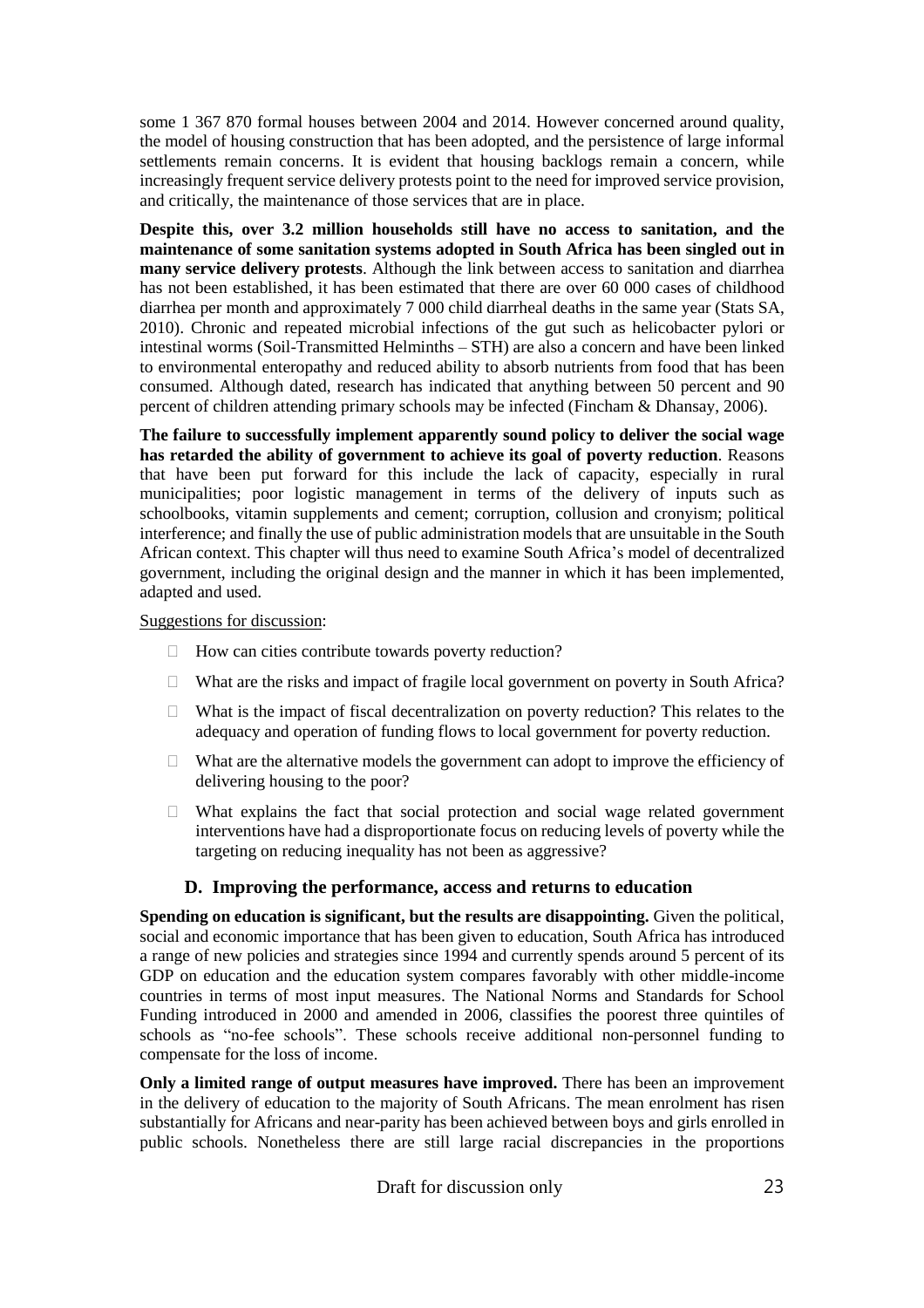completing secondary schooling. Census data show that while grade enrolment is high overall, from the age of eight about 95 percent of children are attending school, irrespective of sex, there are racial differences. Among 13 year olds, 54 percent of Africans had completed at least grade six as their highest level of education compared to 88 percent of whites (Statistics South Africa, 2005:52–3). The African disadvantage in schooling is the result not primarily of students dropping out of school early, but rather of a slower rate of grade advancement that begins in early grades. This is of concern since repetition rates are a powerful indicator of the performance of an education system. Further repeating a grade is a demotivating and negative experience for a child, as well as a drain on household resources. A large number of repeaters in a grade also means there will be many children older than the norm for the class, which may cause both educational and social problems. Of concern is that the gross enrolment rate for boys shows a decline in the number of males participating in the secondary school education compared to primary school education. Also of concern is that there has also been a steady decline in the number of learners passing Mathematics and Physical Science at the level of Matric. Related to this, South Africa consistently performs badly in all international comparison in terms of the results achieved by learners in mathematics, literacy and science. South Africa also performs badly in terms of enrolment in post-school education. Less than 10 percent attain at least 15 years of education, some 30 percentage points below the norm for middle-income countries.

**Notable challenges in South Africa's education system include the fact that education quality remains poor overall and uneven across regions and population groups, which largely reflects the country's historical legacy**. Although private returns to schooling are shown to be large, especially at the tertiary level, they have been shown to be significantly lower for Black Africans relative to the national average, which may be linked to differences in school quality and persistent discrimination. Recently the issues of affordability of tertiary education has been brought to the fore via the *#feesmustfall* campaign in which University students led a national protest for free tertiary education.

**Improving governance of education through for example improved teacher accountability will help increase cost-efficiency.** To facilitate the role of the labor markets in poverty reduction, there is need to put in place policies and initiatives to correct the skill supply and demand mismatch.

#### Suggestions for discussion:

- $\Box$  What are the determinants of learning outcomes across different population groups and across geographical areas?
- $\Box$  Further education and schooling: What are the outcomes for learners completing high school or dropping out in secondary school, in terms of the higher education landscape? What are the key constraints faced by learners in trying to enter post-schooling institutions?
- $\Box$  Labor market implication of educational attainment: To what extent does educational attainment or school performance of pupils from previously disadvantaged communities (including rural areas) contributes to their probability of penetrating the formal labor market?
- $\Box$  The pupil and household determinants of learning outcomes: How do factors such as the learner's gender, ethnicity, origin, family income, parents' education and so on link to the learner's school performance?
- $\Box$  The school and teacher determinants of learning outcomes: Do accountability arrangements such as community participation, principal-teacher management teams help improve outcomes in previously disadvantaged schools? What are the roles of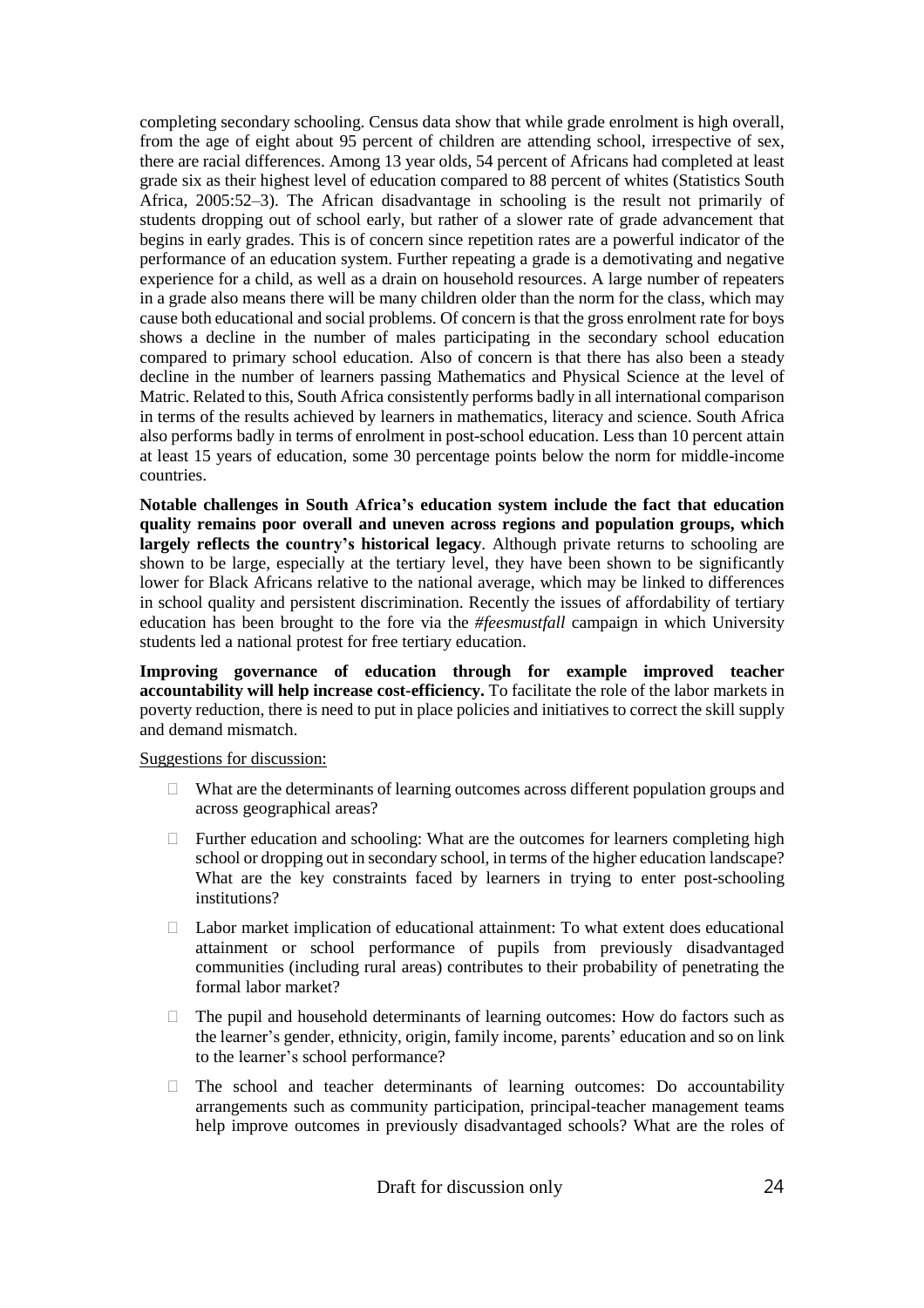resources constraints (e.g. lack of equipment) and teaching capacity constraints (e.g. lack of teacher training) in learning outcomes?

 What are the implications of *#feesmustfall* for poor students in higher education in South Africa?

#### **E. Health, HIV AIDS and non-communicable diseases**

**Health remains both an outcome of poverty, and a cause.** South Africa accounts for 17 percent of the global burden of HIV, with 6.4 million people living with the disease. Total HIV prevalence has stabilized at around 10 percent of the population since 2011 while that for pregnant women attending antenatal care in the public sector is currently around 29 percent. Although declining, AIDS still accounted for an estimated 30 percent of total deaths in 2014, with just over 3 million people dying of AIDs between 2002 and 2014 (Stats SA, 2015). SANAC (2014:6) reports that in 2012, there were 6.5 million South Africans living with HIV (12.2 percent of the total population) and with more than 2.5 million people on ART, South Africa has the largest such program in the world.

**Progress has been made in the field of HIV/AIDS with the successful roll out of ART and a highly successful prevention of mother-to-child transmission program**. **Nonetheless the very high prevalence, and the co-infection rate with TB result in health outcomes that are far worse than any other middle-income country**. This is particular to the health of children and women. Increasing prevalence of NCD, largely due to poor nutritional choices, further compounds the situation. Nationally, the prevalence of diabetes increased from 5.5 to 9.0 percent for people over 30 years of age between 1998 and 2013. This represented about 2 million diabetes cases.

**Donors currently provide roughly 25 percent of the overall response to HIV/AIDS, with the United States the most important contributor, followed by the Global Fund to Fight AIDS, Tuberculosis and Malaria.** Annual U.S. funding under the PEPFAR program is scheduled to fall from \$484 million in 2013 to \$260 million by 2017. Assessing where this reduction will impact is important since the United States only supports 35 000 of the approximately 3 million South Africans on ART.

**A number of health policy changes contribute towards progress in the achievement of poverty reduction.** These include the provision of free health-care for pregnant women and children aged less than six years, shifting the method of health care from a curative to a preventative approach as well legislation concerning health insurance and the termination of pregnancy. There has also been improvement in the provision of health services and facilities.

Suggestions for discussion:

- $\Box$  The contribution of NCD to poverty in South Africa: what is the extent of the burden of premature mortality due to NCD borne by the poor and what are the consequences?
- □ What the direct and indirect economic and social impacts of HIV/AIDS on households?
- $\Box$  What are the implications of the scaling back of USA's PEPFAR funding for HIV from 2016?
- $\Box$  How can the contribution of community health workers to the health system for poverty reduction be improved?

#### **F. Economic geography of poverty**

**The South African geo-spatial form appears to be permanently scarred by the legacy of apartheid.** Spatial representations of most forms of deprivation consistently reveal the former Homeland areas to be the poorest, and potentially characterized by spatial poverty traps. This is especially noticeable in the small area multi-dimensional indicator study undertaken by Stats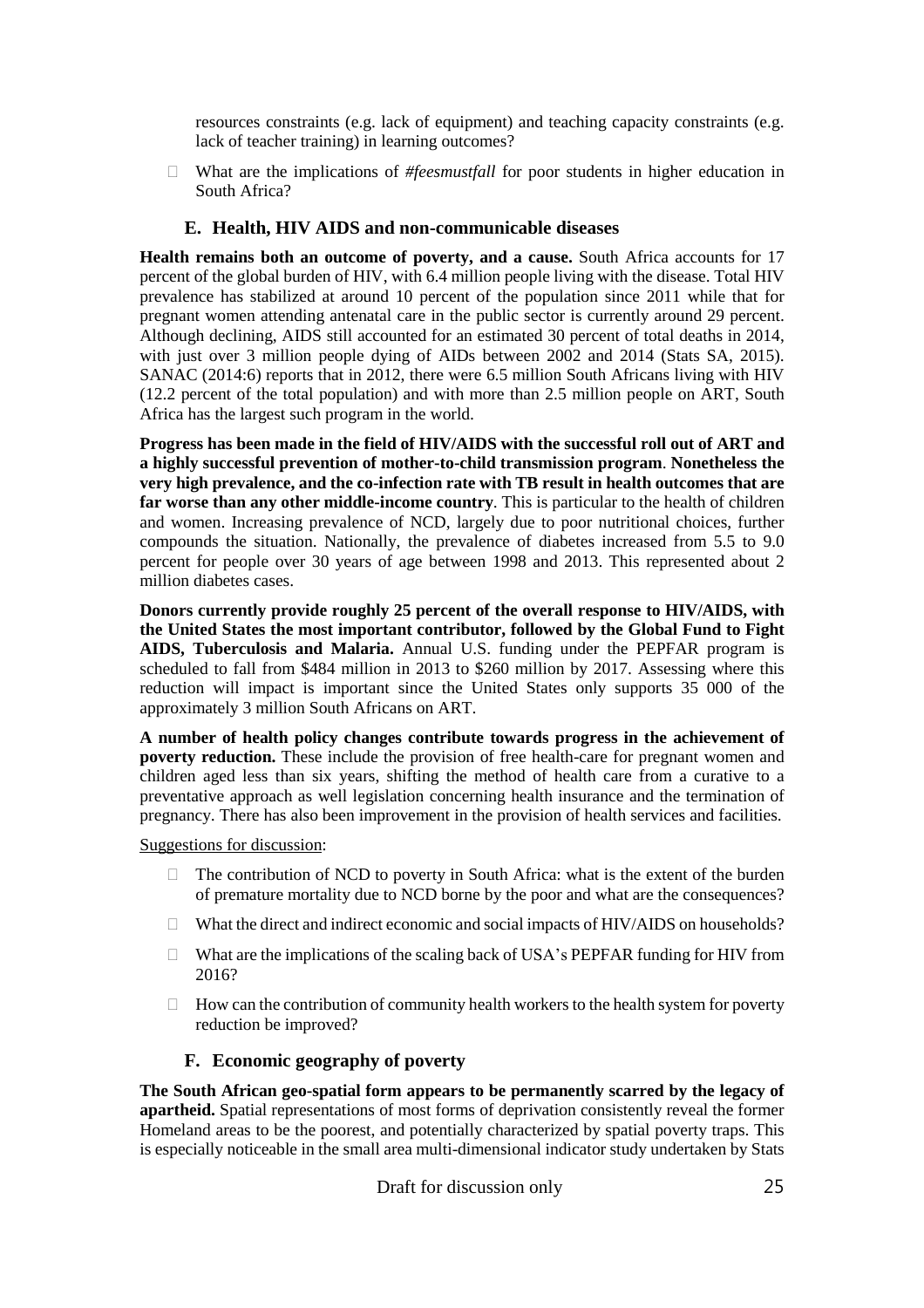SA. Accounting for these differences in poverty across regions, when aggregating regions into the nine official provinces is likely to understate the extreme poverty of some districts. Lower levels of analysis may in fact be more useful, and point to the transfers that are necessary from which area, to which area.

**Numerous policy documents have attempted to address the economic geography of South Africa**. The Integrated Growth and Development Policy for Agriculture, Forestry and Fisheries (IGDP) outlines appropriate responses the challenges facing the agrarian economy of South Africa. The Agricultural Policy Action Plan (APAP) seeks to translate the high-level responses offered in the IGDP, into tangible, concrete steps. It identifies a number of focused actions for the next five years. Aligning itself with the New Growth Path (NGP), the National Development Plan (NDP) and Industrial Policy Action Plan (IPAP), APAP seeks to assist in the achievement of Outcome 4, Decent Employment through Inclusive Growth, and that of Outcome 7, Comprehensive Rural Development and Food Security.

Suggestions for discussion:

- $\Box$  What have been the determinants of spatial economic growth and development? How have different policies contributed to observed spatial differences?
- $\Box$  What has been the implication of these spatial differences on variations in poverty and inequality across space?
- $\Box$  Has there been some kind of 'convergence', in terms of poverty and inequality, across provinces/regions?
- $\Box$  Are there spatially determined poverty traps from which some are unable to escape?

#### **G. Agriculture, food security and nutrition**

**South Africa's agriculture sector's contribution to the total economy's gross value-added has been declining over time**: it averaged 4.8 percent in the 1950s, 3.8 percent in the 1960s, 3.1 percent in the 1980s and 1990s and 2.7 percent in the 2000s. Similarly, employment in the sector has been falling: falling by 27 percent between 1993 and 2007. In 2010, the sector lost a further 5.1 percent of jobs (Department of Agriculture Fisheries and Forestry, 2011). Given the empirical fact that economic development is inversely related to the share of agriculture in total GDP, the persistent decline is in part a reflection of the country's stage of development. It is also partly a reflection of the challenges faced by the sector which suggest the potential for the agricultural sector to contribute to overall economic growth and to poverty and hunger reduction has not been fully tapped. It is important, however, to note that although the sector's direct contribution to total GDP has been declining, the sector has strong linkages with the rest of the economy, and thus continues to support economic growth and poverty reduction.

**The falling employment in the agriculture sector is driven by an imperative to become globally competitive and the accompanying process of mechanization which has led to a growing demand for skilled labor**. In addition, there is a shift towards casualization of employment in agriculture. This is of concern, given the centrality of agriculture to rural employment and livelihoods. This means the declining agricultural employment indicates a growth model that is 'socially inefficient' (Lipton, 2010). Some of the challenges affecting the sector include rising input costs (energy, labor, transport and fertilizer); low government support to the sector; inadequate private investment in agriculture; reduced competitiveness; degradation of the environment and natural resources (specifically land and water degradation); climate change; and real and perceived policy uncertainty surrounding the land reform process in particular.

**The land reform program has not achieved the ambitious targets that were set by the RDP, and apartheid era policies continue to shape both the urban and rural landscapes,**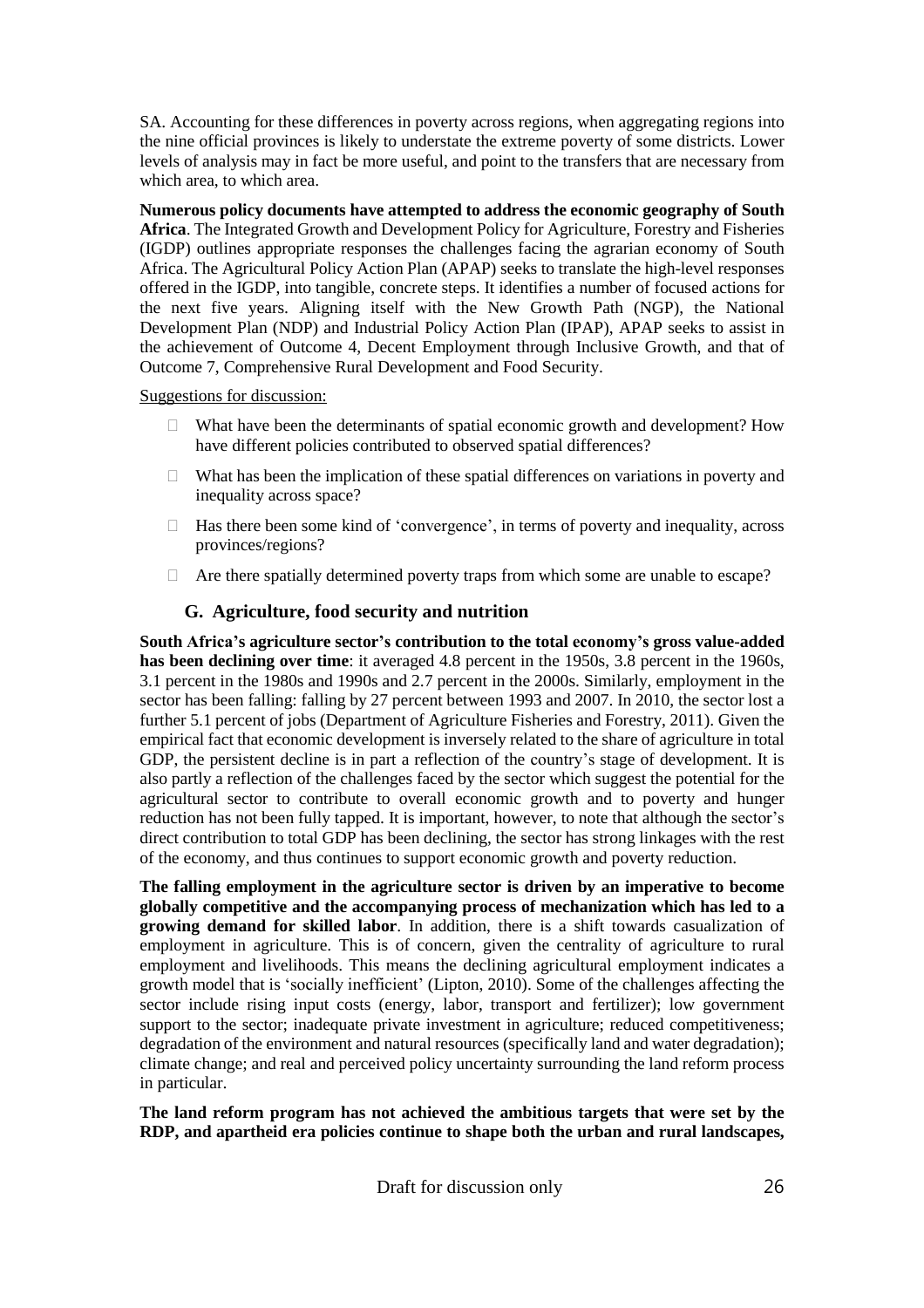**and are particularly evident in the ownership of land.** Commercial farmland remains highly concentrated, either in the hands of white farmers or increasingly in the hand of corporate owners. The NGP has set a target of increasing the smallholder sector by 300 000 households, ensuring 145 000 additional jobs in agro-processing, and upgrading conditions for 660 000 farm workers. However, the strategy through which this is to be achieved is not apparent, and most policy relating to agriculture appears to favor large-scale capital-intensive production.

**This has direct implication on food security in the country.** Although South Africa is considered to be food secure (DAFF, 2011) at national level, the country paradoxically continues to face significant challenges in ensuring food security particularly at household level (Aliber & Hart, (2009), Altman et al. (2009), HSRC, (2009). This is in spite of the fact that the right to access to sufficient food is embedded in sections 26 and 27 of the South African Constitution of 1996.

**The SANHANES**‐**1 (the first South African National Health and Nutrition Examination Survey)survey provides a comprehensive snapshot of food security and nutrition in South Africa.** A few key statistics from the survey include the following:

- $\Box$  Overall 45.6 percent of the population was food secure in 2011.
- $\Box$  The largest percentage of participants who experienced hunger was located in rural formal (37.0 percent) and urban informal (32.4 percent) localities. This is important as it reflects both a rural and urban dimension.
- $\Box$  By province, the prevalence of hunger was the lowest in the Western Cape (16.4 percent) and Gauteng (19.2 percent) with the Eastern Cape and Limpopo being the only two provinces with hunger prevalence higher than 30.0 percent.
- $\Box$  Black Africans had the highest prevalence of food insecurity (30.3 percent), followed by the Colored population (13.1 percent) (Shisana et al. 2014).

Factors that have empirically been found to be associated with increased levels of food insecurity in South Africa include, among others, low incomes; a relatively high dependence on wages and remittances; lack of access to productivity enhancing assets (e.g. land, housing, etc.) particularly by poor people; limited contribution of subsistence agriculture to household food needs which results in households being heavily dependent on purchased food which in turn entails high exposure to inflation and price shocks. The prevalence of hunger varies spatially and tends to be more widespread in rural than urban areas. Within urban areas, hunger tends to be more prevalent in informal settlements.

**South Africa is undergoing a 'nutrition transition' where stunting, wasting and undernutrition in young children is occurring alongside increasing levels of obesity and overweight in older children and adults** (McLachlan & Landman 2013). The increase in obesity is raising health concerns around a concurrent increase in non-communicable diseases with the issue being most acute amongst black women (Shisana et al. 2014; McLachlan & Landman 2013). This increase in overweight/obesity needs to be seen in light of the steady increase in the per capita food supply of fat, protein, and total calories in South Africa whilst salt intake is also in excess of recommended levels (Hofman & Tollman 2013). Malnutrition, in all its forms, has repercussions on the capability of people to live a full life, work, care for their children, be productive, and improve their living conditions.

**The low prevalence of exclusive breast feeding and early weaning are other factors that are thought to contribute towards poor nutritional outcomes**. South Africa has one of the lowest exclusive breast feeding rates in the world, and in 2003, research showed that only 8 percent of children younger than 6 months were exclusively breastfed while 20 percent were never breastfed (DoH, 2007).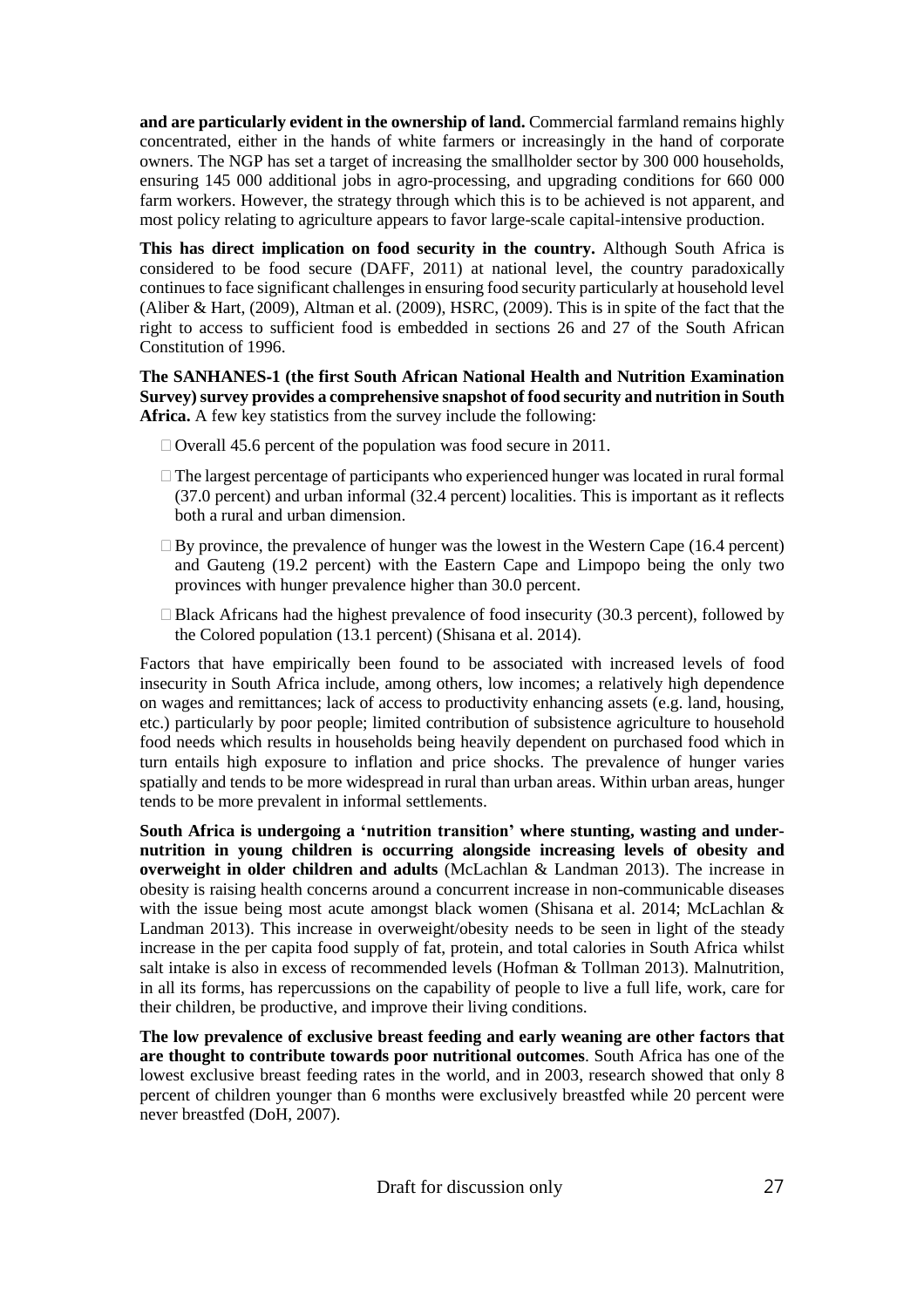**The framing of a response to these issues of food insecurity and malnutrition at the national government level has been grounded in three key strategies and programs:** The Integrated Food Security Strategy (IFSS), Integrated Nutrition Program (INP), and National School Nutrition Program (NSNP). The National Policy on Food and Nutrition Security (NPFNS) gazette in 2014 aims to provide a broad framework for the fulfilment of the Constitutional mandates for food security and to "serve as a guide to national, provincial and local government in working towards food and nutrition security at every level" (NPFNS, 2014,5). Furthermore, it aims to "maximize synergy between the different strategies and programs of government and civil society" (NPFNS, 2014:5). The policy rests on five pillars:

- $\Box$  Availability of improved nutritional safety nets,
- $\Box$  Improved nutrition education,
- $\Box$  Alignment of investment in agriculture towards local economic development,
- $\Box$  Improved market participation of the emerging agricultural sector, and
- Risk management.

The Roadmap for Nutrition in South Africa  $(2013 - 2017)$  seeks to direct nutrition-related activities in the health sector to the achievement of the sector's four focus areas, which are: increasing life expectancy; decreasing maternal and child mortality; combating HIV and AIDS and decreasing the burden of disease from tuberculosis; and strengthening health system effectiveness.

**Supporting agriculture and rural development to boost food production and nutrition will be a core priority of this section.** High food prices are the norm in South Africa. When faced with high food prices, many poor families cope by pulling their children out of school, less nutritious food, which can have severe life-long effects on the social, physical, and mental wellbeing. Malnutrition contributes to infant, child, and maternal illness; decreased learning capacity; lower productivity, and higher mortality. The chapter will analyze the problem and will explore policies such as restoring degraded farmland to breeding more resilient and nutritious crops or to improving storage and supply chains for reducing food losses.

#### Suggestions for discussion

- $\Box$  How can the youth be encouraged to participate in agriculture?
- $\Box$  What are the drivers of employment in agriculture?
- $\Box$  How can agriculture's contribution to poverty reduction be enhanced?
- $\Box$  What are the impacts of climate change on the rural poor? How can these impacts be mitigated?
- $\Box$  Poverty and policy for the reduction of poverty among full-time and seasonal farmworkers
- □ Re-energizing South Africa land reform for poverty reduction.
- $\Box$  What is the status of nutrition and child development and what policies can improve this?
- $\Box$  What is the profile of the food insecure and how does it differ from the profile of the income/consumption poor?
- $\Box$  What are the determinants of food insecurity and nutrition and how do they vary spatially?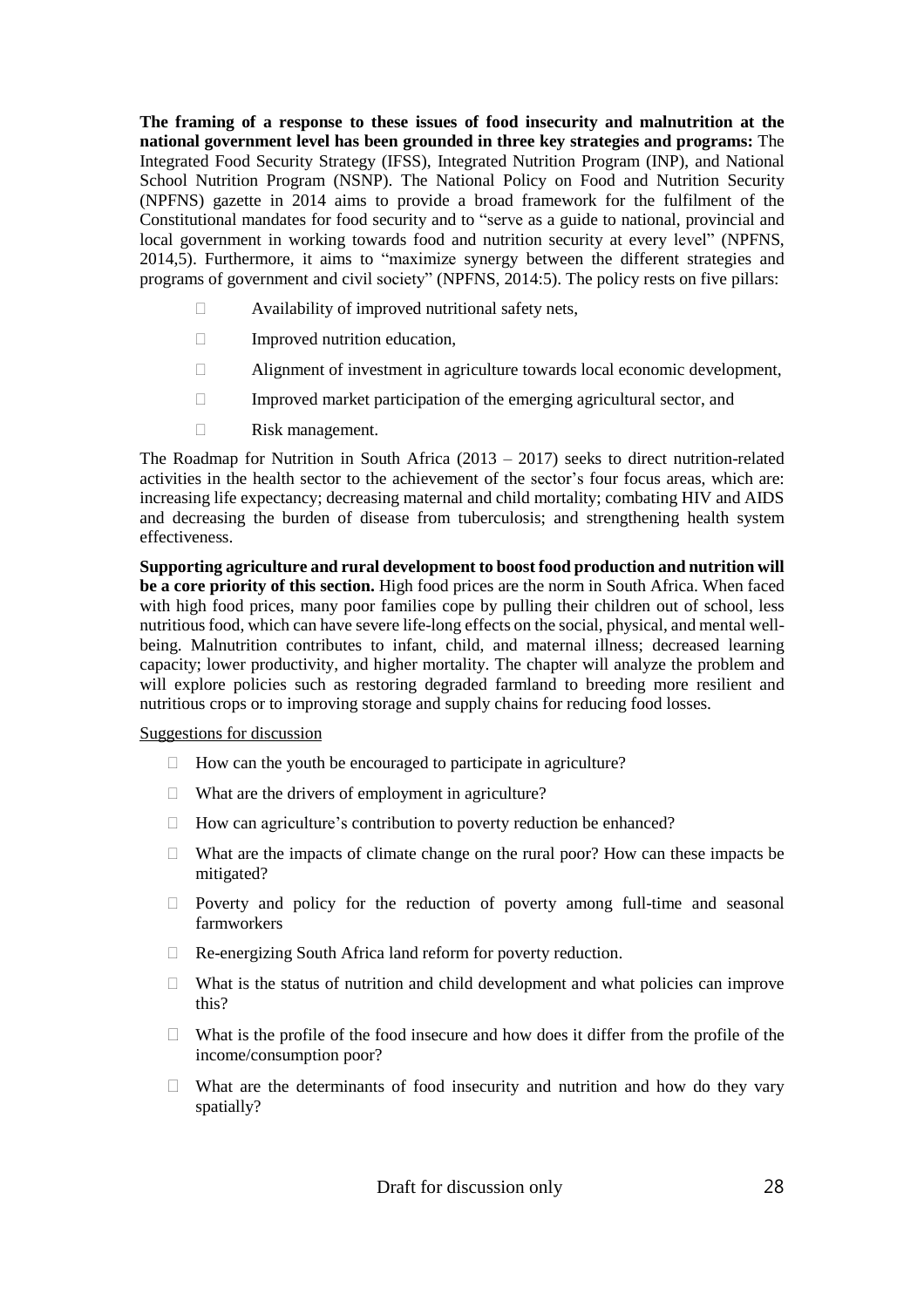- $\Box$  How does the household poverty status affect the food security and nutrition of the household?
- $\Box$  What are the future prospects for food security in South Africa?

#### **6.4. Part 4: Reforming policies for alleviating poverty**

**This section will include a discussion of possible policy reforms that might support further reduction of poverty and inequality.** Key recommendations will be developed based on the core areas discussed in Part 3. Labor, education, social protection and health issues will be the focus of the discussion. A forward looking econometric model will be estimated analyzing the distributional impact of the proposed policies. The recommendations and South Africa's poverty reduction and employment generation strategies will be assessed, with particular reference to the current National Development Plan.

**The overall focus of the NGP is on job creation<sup>6</sup> , with a secondary focus on improvement of inequality levels; reduction of poverty; and others**. The National Development Plan: Vision 2030 is aimed at creating about 11 million net new jobs over this period and thus reducing the rate of unemployment to about 6 percent by 2030. This should be attained at the same time as the labor participation rate has increased from the current 41 percent of the working-age population to 61 percent. Economic sectors identified as having potential for job creation are: infrastructure development; agriculture and rural development with a focus on agro-processing; mining; manufacturing; green economy; tourism; and the informal sector.

*Proposed methodology. A microsimulation model will be developed to assess the distributional impact of the policy recommendations. Special attention could be given to how wage differentials according to firm size (in light of the fact that the National Development Plan stresses employment creation in small firms). All this could also be framed in the context of SDG 8 (growth and employment/productive growth). This will be supported by development of projections illustrating the likely scenarios for poverty reduction based on current, hoped for, and worst case scenarios.*

#### **Example of the policy interventions and scenario that could be analyzed:**

- **Baseline scenario:** Continue along current trajectory without any major improvements to the policy environment and with poor global economic conditions.
- **Solid Minerals scenario:** In a better global environment and with good performance on infrastructure programs, the growth rate is much better and more people are employed. However, investment flows mainly to the most profitable activities which are capital intensive, in mining, energy, chemical and metals. As a result, most of the jobs are created in low-paid domestically oriented services such as retail and business and personal services.
- **Diversified scenario:** More substantial investments strengthening the municipal infrastructure and services, education systems, and generating better access to capital for new and expanding firms.
- **SME Boost scenario:** A large percentage of the jobs will be created in domestic-oriented activities and in the service sector. 90 percent of jobs will be created in small and expanding firms. The economy will be more enabling of business entry and expansion, with an eye on credit and market access. By 2030, the share of SME in output will grow substantially. Regulatory reform and support will boost mass entrepreneurship. Export growth, with

 $\overline{a}$ 

<sup>&</sup>lt;sup>6</sup> Recent policy statements have placed a major new emphasis on an 'employment intensive' growth path. These include the 2010–13 Budgets, the Department of Trade and Industry's (2010) Industrial Policy Action Plan, the Department of Economic Development's (RSA, 2010) New Growth Path Strategy (NGP) until 2020 and, most recently, the National Planning Commission's (2011) National Development Plan (NDP) until 2030.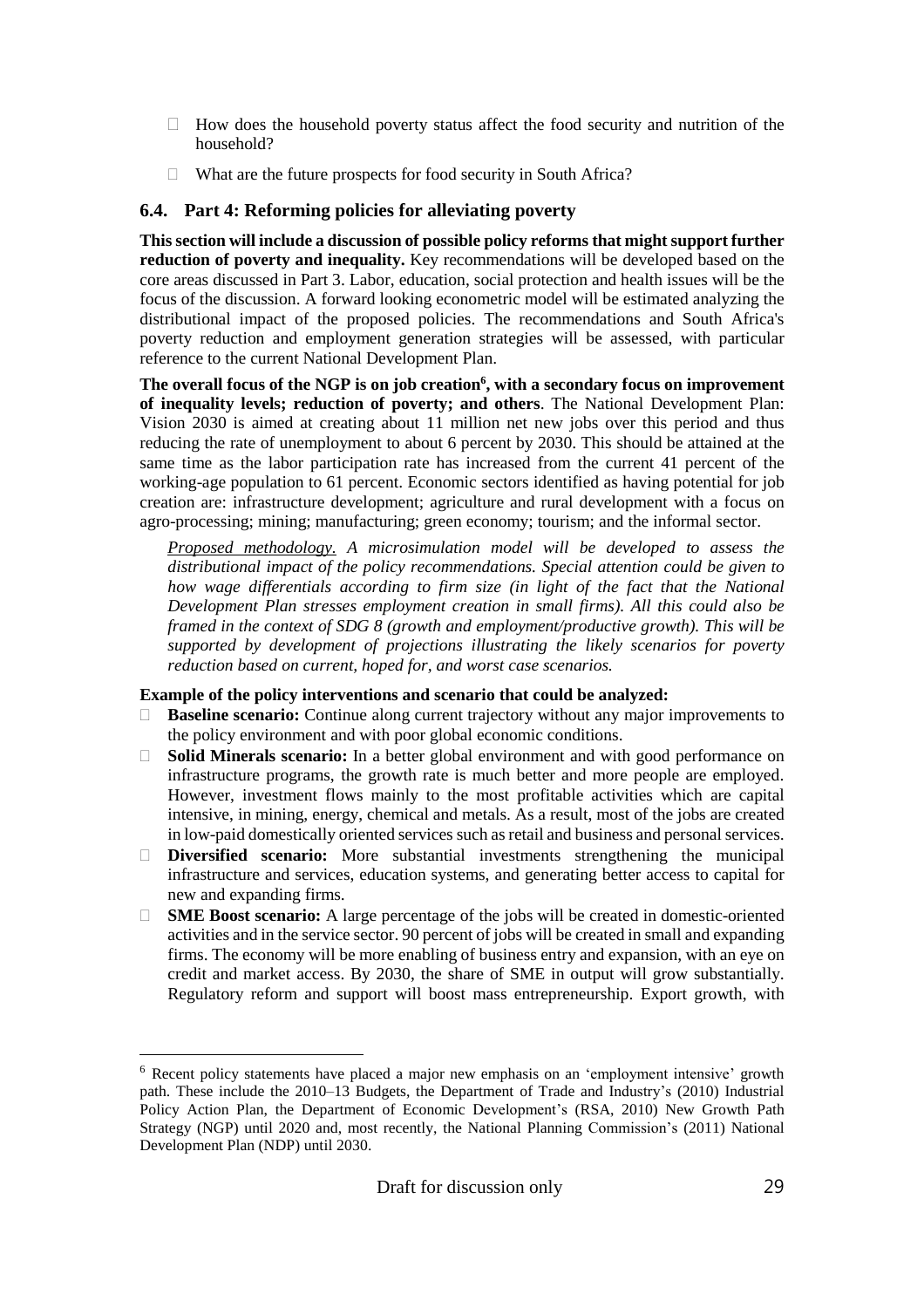appropriate linkages to the domestic economy, will be critical to boosting growth and employment, with SME's being the main employment creators.

- **Land reforms scenario:** Economic participation in rural areas will rise from 29 to 40 percent as a result of reformed land tenure, support to farmers, expanded social services, higher agricultural output, mining social investment, and tourism.
- **Public employment scenario:** Public employment programs are an essential element of any employment strategy. Up to 1 million opportunities will be created annually by 2015, mostly through community-based services. As market based employment expands, these opportunities can be reduced.

#### Suggestions for discussion

- $\Box$  How can the country accelerate growth and make it more labor absorbing?
- $\Box$  How can employment intensive growth that has become a centerpiece of government policy be created?

#### **7. Process**

**The proposed Poverty and Inequality Assessment will be a collaborative effort in which the World Bank works closely with a multidisciplinary team comprising South African and international researchers**. The report will be written in close collaboration with South African government counterparts will be involved in order to ensure the assessment responds principally to the country's policy needs and priorities. In particular, the Assessment will be made in partnership with Statistics South African, and the National Planning Commission at the Department of Planning, Monitoring and Evaluation in the Office of the President. Established in 2010, the National Planning Commission is tasked with developing a long term vision and strategic plan for South Africa, and rallying the nation around that vision. Consultation and collaborative involvement with other departments such as the National Treasury, Social Development, Labor, Basic Education, Higher Education and Training, Education, and Economic Department will be made.

Given that the primary objective of the Assessment will be to provide evidence to inform policy, the report, will thus, not be too technical in its inclination. Rather, the focus will be on summarizing emerging results, and making clear policy conclusions and recommendations. Technical notes and methodological abstracts will be summarized in the annexes. An executive summary will be included, telling a compelling story about inclusiveness of growth in South Africa and bringing together the policy recommendations.

#### **8. Other – timeline, team composition, budget**

The report will be completed by December  $31<sup>st</sup>$  2016. The timeline, deliverables, team composition and budget will be decided following the workshops in South Africa.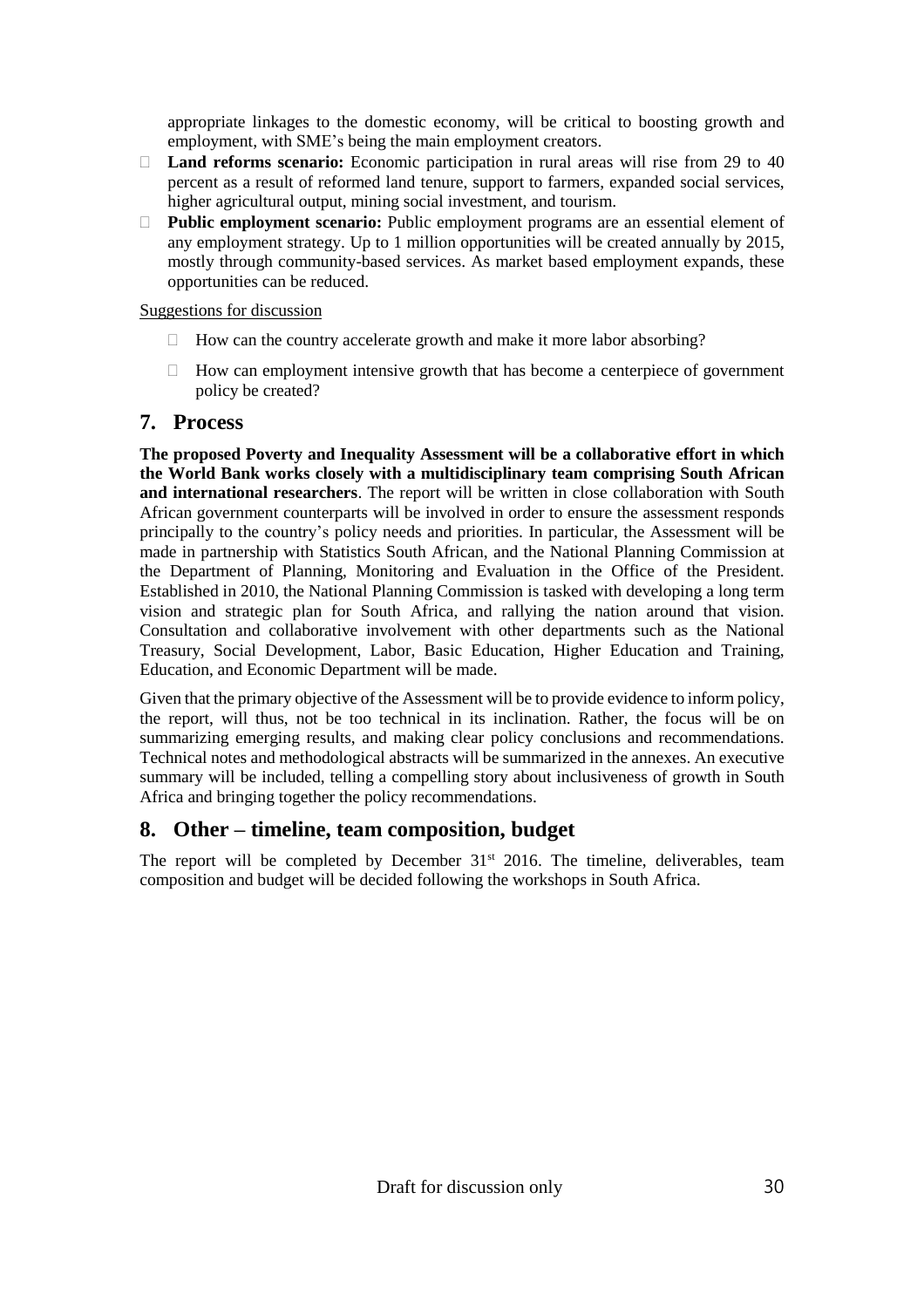### **9. References**

Bhorat, H, Leibbrandt, M & Woolard, I (2000) Understanding contemporary household inequality in South Africa, Studies in Economics and Econometrics, 24(3), 31–52.

Bhorat, H., P. Naidoo, (2006). Shifts in Non-income Welfare in South Africa, 1993-2004" DPRU Working Paper No. 07-128 , University of Cape Town, Cape Town.

Bhorat, H. (2008). "Unemployment in South Africa: Descriptors and Determinants". Presentation to the Commission on Growth and Development, 15 October 2008. Development Policy Research Unit, University of Cape Town.

Bhorat, H., C. Van der Westhuizen, and S. Goga (2009). "Analysing Wage Formation in the South African Labour Markets: The Role of Bargaining Councils". DPRU Working Paper 09/135. Cape Town: Development Policy Research Unit, University of Cape Town.

Bhorat, H., S. Goga, and C. Van der Westhuizen (2012a). "Institutional Wage Effects: Revisiting Union And Bargaining Council Wage Premia in South Africa". South African Journal of Economics, 80(3): 400-14.

Bhorat, H., R. Kanbur, and N. Mayet (2012b). 'The Impact of Sectoral Minimum Wage Laws on Employment, Wages and Hours of Work in South Africa'. DPRU Working Paper 12/155. Cape Town: Development Policy Research Unit, University of Cape Town.

Bhorat, H., R. Kanbur, and B. Stanwix (2012c). "Estimating the Impact of Minimum Wages on Employment, Wages and Non-Wage Benefits: The Case of Agriculture in South Africa". DPRU Working Paper 12/149. Cape Town: Development Policy Research Unit, University of Cape Town.

Bhorat, H., E. Jacobs, and C. Van der Westhuizen (2013). "Do Industrial Disputes Reduce Employment? Evidence from South Africa". Africa Growth Initiative Working Paper 6. Washington, DC: Brookings Institution Press.

Bhorat, H., and C. Van der Westhuizen (2013). "'Non-Monetary Dimensions of Well-Being in South Africa, 1993–2004: A Post-Apartheid Dividend?". Development Southern Africa, 30(3): 295-314.

Bhorat, H, Naidoo K , Yu D.,(2014) Trade Unions In An Emerging Economy, University of Cape Town, Cape Town

Lopez-Calva L., Ortiz-Juarez E., (2012) "A Vulnerability Approach to the Definition of the Middle Class". The World Bank

Dinkelman T., Ranchhod V., (2010) Evidence on the impact of minimum wage laws in an informal sector: Domestic workers in South Africa, SALDRU Working Paper 44.

Department of Health, (2007), South African Demographic and Health Survey 2003. Pretoria: DoH).

Du Toit, A. (2005). Poverty Measurement Blues: Some Reflections on the Space for Understanding 'Chronic' and 'Structural' Poverty in South Africa. Working Paper, Chronic Poverty Research Centre.

Fincham. J. & Dhansay. A. (2006). Worm's in SA's children, MRC Policy Brief, available at [http://www.mrc.ac.za/policybriefs/worms.pdf.](http://www.mrc.ac.za/policybriefs/worms.pdf)

Finn, A., & Leibbrandt, M. (2013). Mobility and Inequality in the First Three Waves of NIDS.

Friedman I, and Bhengu L, Fifteen Year Review Of Income Poverty Alleviation Programs In The Social and Related Sectors, Health Systems Trust; 2008.

Hall K, Sambu W and Berry L (2014) Early Childhood Development: A statistical brief. Cape Town: Children's Institute, University of Cape Town and Ilifa Labantwana

Hunt J, Gauthier-Loiselle M. (2010). How much does immigration boost innovation? Am. Econ. J. Macroecon. 2:31–56

Jalan, J. and Ravallion, M. "Determinants of Transient and Chronic Poverty: Evidence from Rural China". http://www-

wds.worldbank.org/external/default/WDSContentServer/IW3P/IB/1998/06/01/000009265\_398090109 3413/additional/125525322\_20041117162056.pdf

Jonathan Crush and Vincent William (2005), INTERNATIONAL MIGRATION AND DEVELOPMENT: DYNAMICS AND CHALLENGES IN SOUTH AND SOUTHERN AFRICA